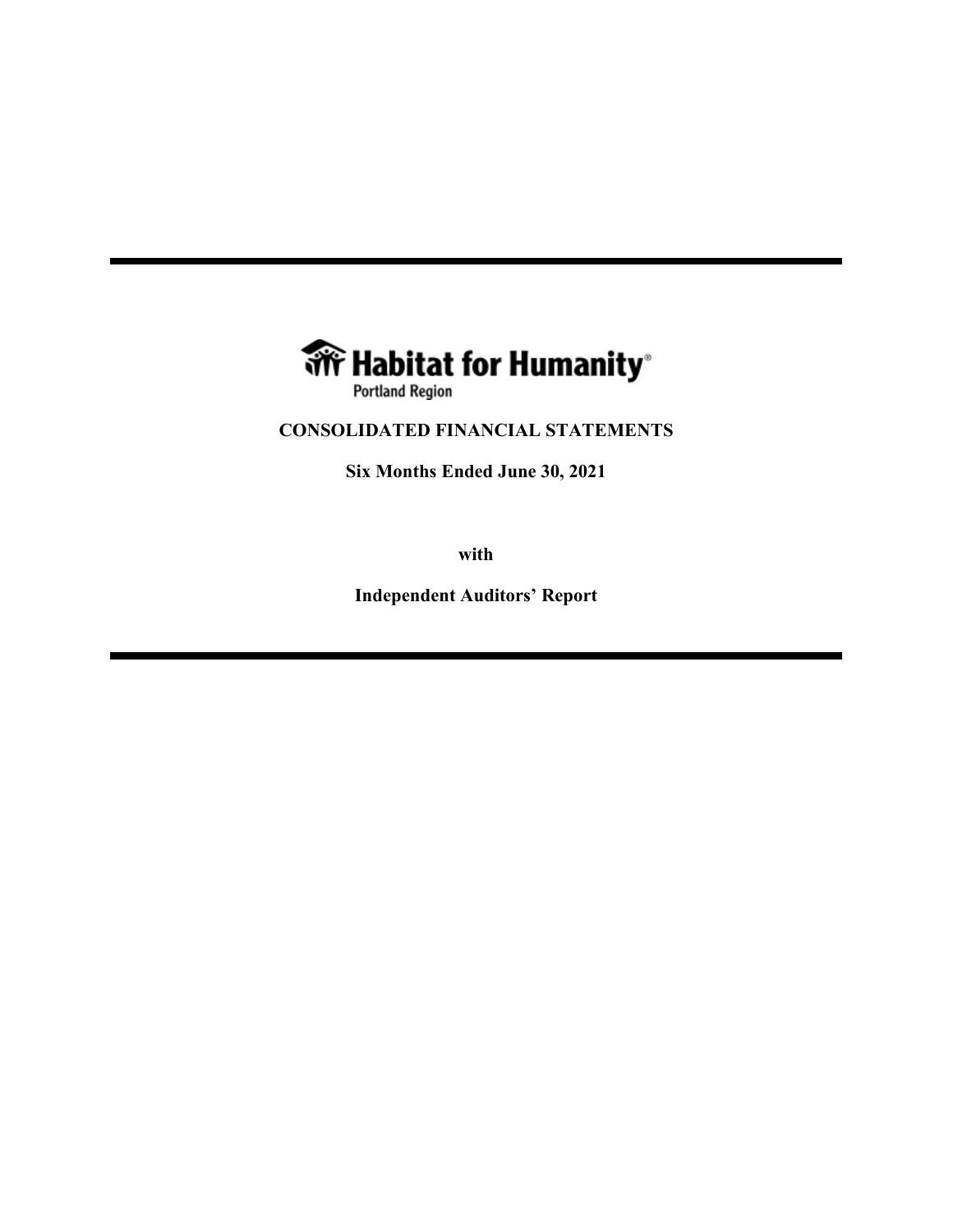## **Table of Contents**

|                                                      | Page |
|------------------------------------------------------|------|
| <b>Independent Auditors' Report</b>                  |      |
| <b>Consolidated Financial Statements</b>             |      |
| <b>Consolidated Statement of Financial Position</b>  | 3    |
| <b>Consolidated Statement of Activities</b>          | 4    |
| <b>Consolidated Statement of Functional Expenses</b> | 5    |
| <b>Consolidated Statement of Cash Flows</b>          | 6    |
| Notes to Consolidated Financial Statements           | 8    |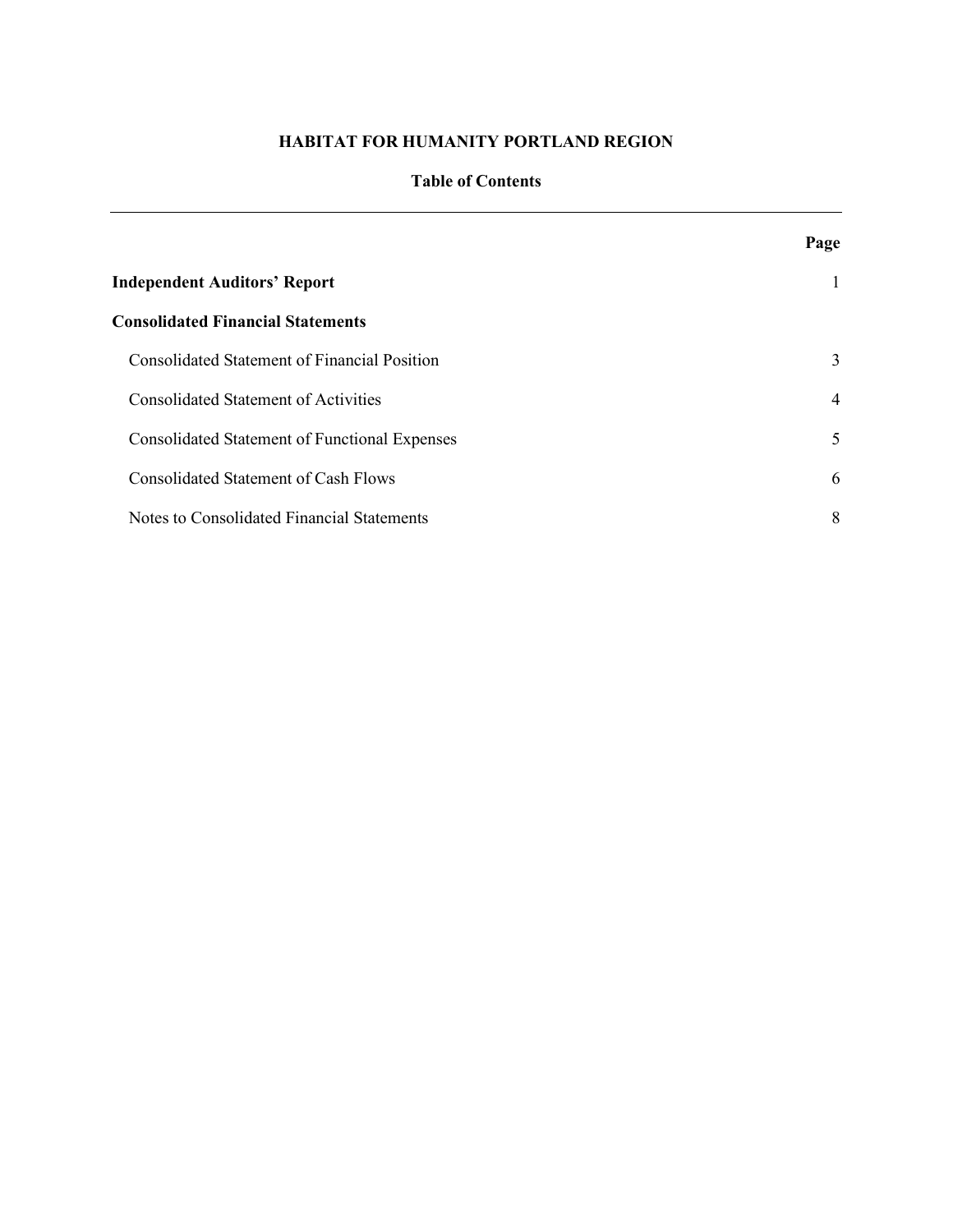

3 Centerpointe Drive. Suite 300 · Lake Oswego. Oregon 97035-8663 Telephone: (503) 220-5900 · Facsimile: (503) 220-8836

## **Independent Auditors' Report**

The Board of Directors Habitat for Humanity Portland Region

## **Report on the Consolidated Financial Statements**

We have audited the accompanying consolidated financial statements of Habitat for Humanity Portland Region (the Organization), which comprise the consolidated statement of financial position as of June 30, 2021, and the related consolidated statements of activities, functional expenses, and cash flows for the six months ended June 30, 2021, and the related notes to the consolidated financial statements.

## **Management's Responsibility for the Consolidated Financial Statements**

Management is responsible for the preparation and fair presentation of these consolidated financial statements in accordance with accounting principles generally accepted in the United States of America; this includes the design, implementation, and maintenance of internal control relevant to the preparation and fair presentation of consolidated financial statements that are free from material misstatement, whether due to fraud or error.

## **Auditors' Responsibility**

Our responsibility is to express an opinion on these consolidated financial statements based on our audit. We conducted our audit in accordance with auditing standards generally accepted in the United States of America. Those standards require that we plan and perform the audit to obtain reasonable assurance about whether the consolidated financial statements are free from material misstatement.

An audit involves performing procedures to obtain audit evidence about the amounts and disclosures in the consolidated financial statements. The procedures selected depend on the auditors' judgment, including the assessment of the risks of material misstatement of the consolidated financial statements, whether due to fraud or error. In making those risk assessments, the auditor considers internal control relevant to the entity's preparation and fair presentation of the consolidated financial statements in order to design audit procedures that are appropriate in the circumstances, but not for the purpose of expressing an opinion on the effectiveness of the entity's internal control. Accordingly, we express no such opinion. An audit also includes evaluating the appropriateness of accounting policies used and the reasonableness of significant accounting estimates made by management, as well as evaluating the overall presentation of the consolidated financial statements.

We believe that the audit evidence we have obtained is sufficient and appropriate to provide a basis for our audit opinion.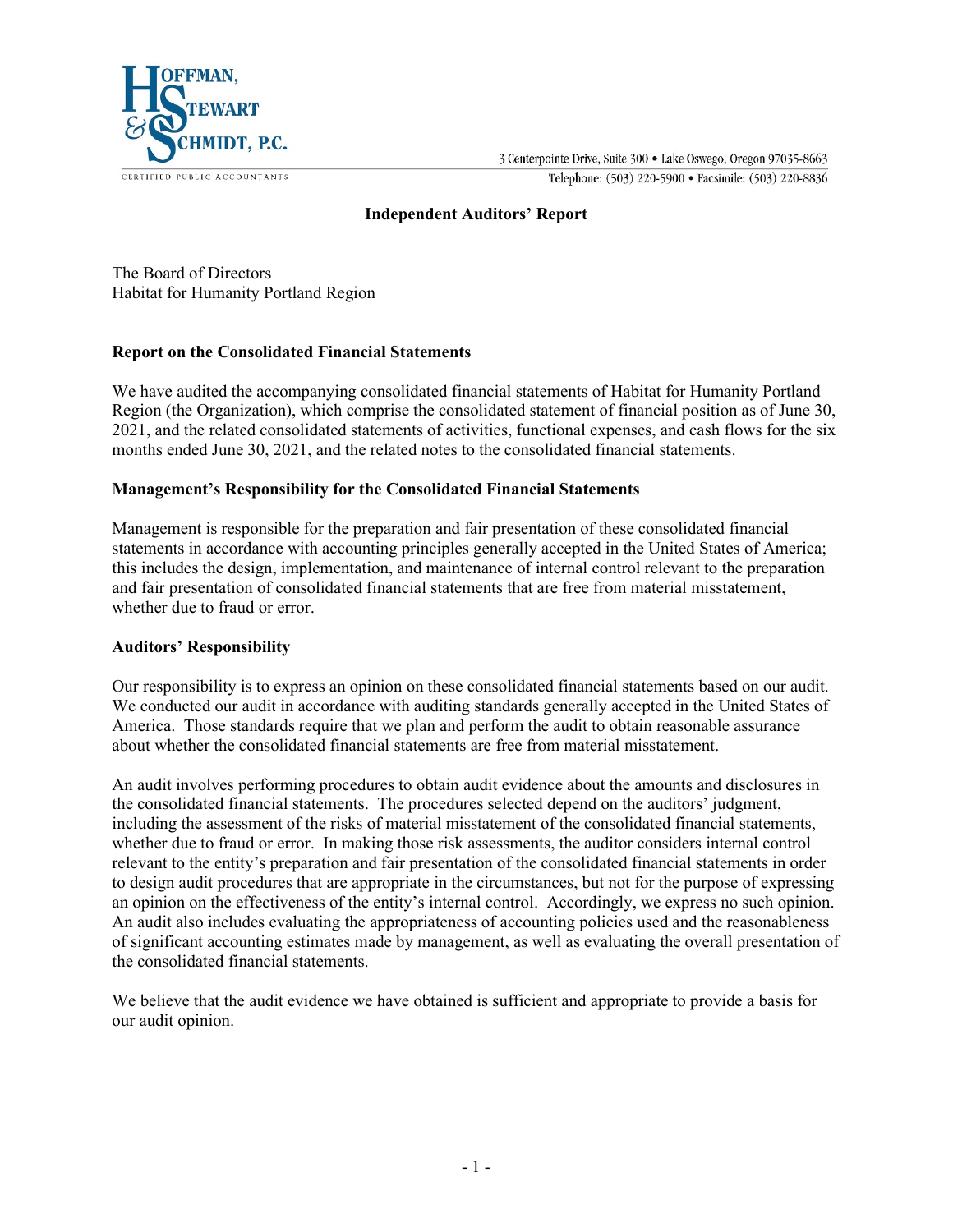## **Opinion**

In our opinion, the consolidated financial statements referred to above present fairly, in all material respects, the financial position of the Organization as of June 30, 2021, and the changes in its net assets and its cash flows for the six months ended June 30, 2021, in accordance with accounting principles generally accepted in the United States of America.

Hoffman, Stewart & Schmidt, P.C.

Lake Oswego, Oregon November 17, 2021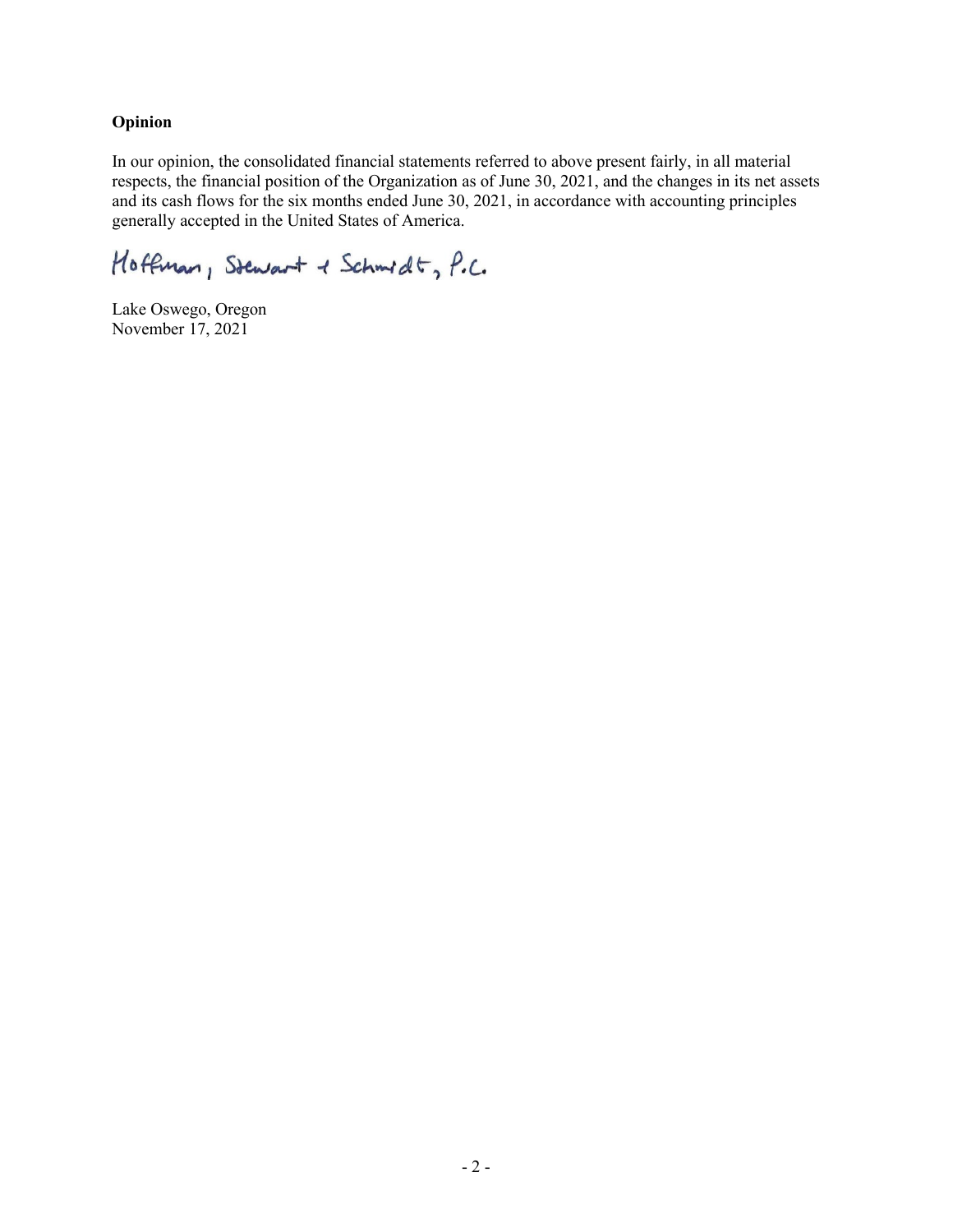# **Consolidated Statement of Financial Position**

**June 30, 2021**

| <b>ASSETS</b>                                                                                                                                                                                                                                                                                                                                                                 |                                                                                                               |
|-------------------------------------------------------------------------------------------------------------------------------------------------------------------------------------------------------------------------------------------------------------------------------------------------------------------------------------------------------------------------------|---------------------------------------------------------------------------------------------------------------|
| Cash and cash equivalents<br>Cash held for escrow and maintenance (Note 7)<br>Grants and other receivables - net<br>Mortgages receivable - net (Notes 2 and 8)<br>Inventories (Notes 3 and 8)<br>Prepaid expenses and other assets<br>Investment in limited partnerships (Note 4)<br>Restricted cash (Note 4)<br>Property and equipment - net (Note 5)                        | \$<br>6,728,704<br>127,083<br>459,029<br>4,817,657<br>18,454,235<br>195,003<br>3,794,417<br>97,234<br>994,345 |
| <b>Total assets</b>                                                                                                                                                                                                                                                                                                                                                           | 35,667,707                                                                                                    |
| <b>LIABILITIES AND NET ASSETS</b>                                                                                                                                                                                                                                                                                                                                             |                                                                                                               |
| <b>Liabilities:</b><br>Accounts payable and accrued expenses (Notes 7 and 16)<br>Line of credit (Note 15)<br>Accrued payroll and payroll taxes<br>Due to Habitat International and other affiliates (Note 6)<br>Paycheck Protection Program loan (Note 9)<br>Notes payable - net (Note 8)<br><b>Total liabilities</b><br>Commitments and contingencies (Notes 13, 14, and 16) | \$<br>1,305,939<br>300,000<br>426,064<br>314,510<br>936,605<br>12,826,716<br>16,109,834                       |
| <b>Net assets:</b><br>Net assets without donor restrictions:<br>Undesignated<br>Designated (Note 10)                                                                                                                                                                                                                                                                          | 15,903,658<br>2,933,646                                                                                       |
| Total net assets without donor restrictions                                                                                                                                                                                                                                                                                                                                   | 18,837,304                                                                                                    |
| Net assets with donor restrictions (Note 11)                                                                                                                                                                                                                                                                                                                                  | 720,569                                                                                                       |
| <b>Total net assets</b>                                                                                                                                                                                                                                                                                                                                                       | 19,557,873                                                                                                    |
| <b>Total liabilities and net assets</b>                                                                                                                                                                                                                                                                                                                                       | 35,667,707                                                                                                    |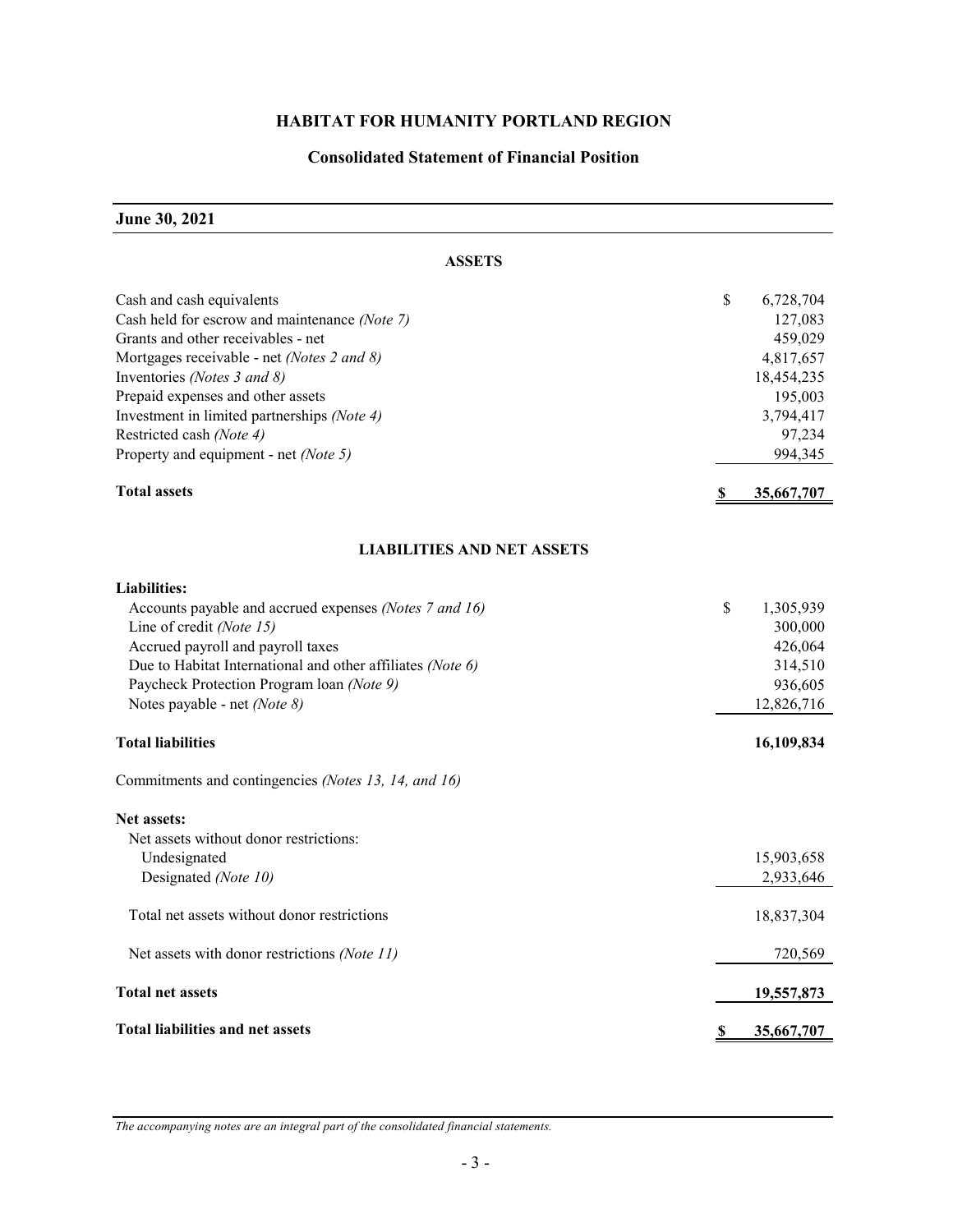## **Consolidated Statement of Activities**

## **Six Months Ended June 30, 2021**

|                                                                                                          |              | Without<br>Donor<br><b>Restrictions</b> |      | <b>With Donor</b><br><b>Restrictions</b> | <b>Total</b>     |
|----------------------------------------------------------------------------------------------------------|--------------|-----------------------------------------|------|------------------------------------------|------------------|
| Revenue, gains, and other support:                                                                       |              |                                         |      |                                          |                  |
| Sales of homes                                                                                           | $\mathbb{S}$ | 2,865,594                               | \$   |                                          | \$<br>2,865,594  |
| Resale stores:                                                                                           |              |                                         |      |                                          |                  |
| Inventory sales                                                                                          |              | 2,459,355                               |      |                                          | 2,459,355        |
| Less: Cost of goods sold                                                                                 |              | (2,354,367)                             |      |                                          | (2,354,367)      |
| Gross profit                                                                                             |              | 104,988                                 |      |                                          | 104,988          |
| Noncash contributions - Resale stores                                                                    |              | 2,241,605                               |      |                                          | 2,241,605        |
| Contributions and grants                                                                                 |              | 1,122,097                               |      | 626,390                                  | 1,748,487        |
| Noncash contributions - other                                                                            |              | 118,841                                 |      |                                          | 118,841          |
| Amortization of discount on mortgages receivable                                                         |              | 161,268                                 |      |                                          | 161,268          |
| Fundraising events (net of direct costs of \$28,063)<br>Gain from forgiveness of the Paycheck Protection |              | 427,100                                 |      |                                          | 427,100          |
| Program loan (Note 9)                                                                                    |              | 936,600                                 |      |                                          | 936,600          |
| Gain from forgiveness of notes payable (Note 8)                                                          |              | 1,475,000                               |      |                                          | 1,475,000        |
| Other - net                                                                                              |              | 138,484                                 |      |                                          | 138,484          |
| Net assets released from restrictions (Note 12)                                                          |              | 829,868                                 |      | (829, 868)                               |                  |
| Net revenue, gains, and other support                                                                    |              | 10,421,445                              |      | (203, 478)                               | 10,217,967       |
| <b>Expenses:</b>                                                                                         |              |                                         |      |                                          |                  |
| Program services                                                                                         |              | 8,906,999                               |      |                                          | 8,906,999        |
| Supporting services                                                                                      |              | 1,305,443                               |      |                                          | 1,305,443        |
| <b>Total expenses</b>                                                                                    |              | 10,212,442                              |      |                                          | 10,212,442       |
| Increase (decrease) in net assets                                                                        |              | 209,003                                 |      | (203, 478)                               | 5,525            |
| Net assets, beginning of period (Note 19)                                                                |              | 18,628,301                              |      | 924,047                                  | 19,552,348       |
| Net assets, end of period                                                                                | $\mathbf{s}$ | 18,837,304                              | - \$ | 720,569                                  | \$<br>19,557,873 |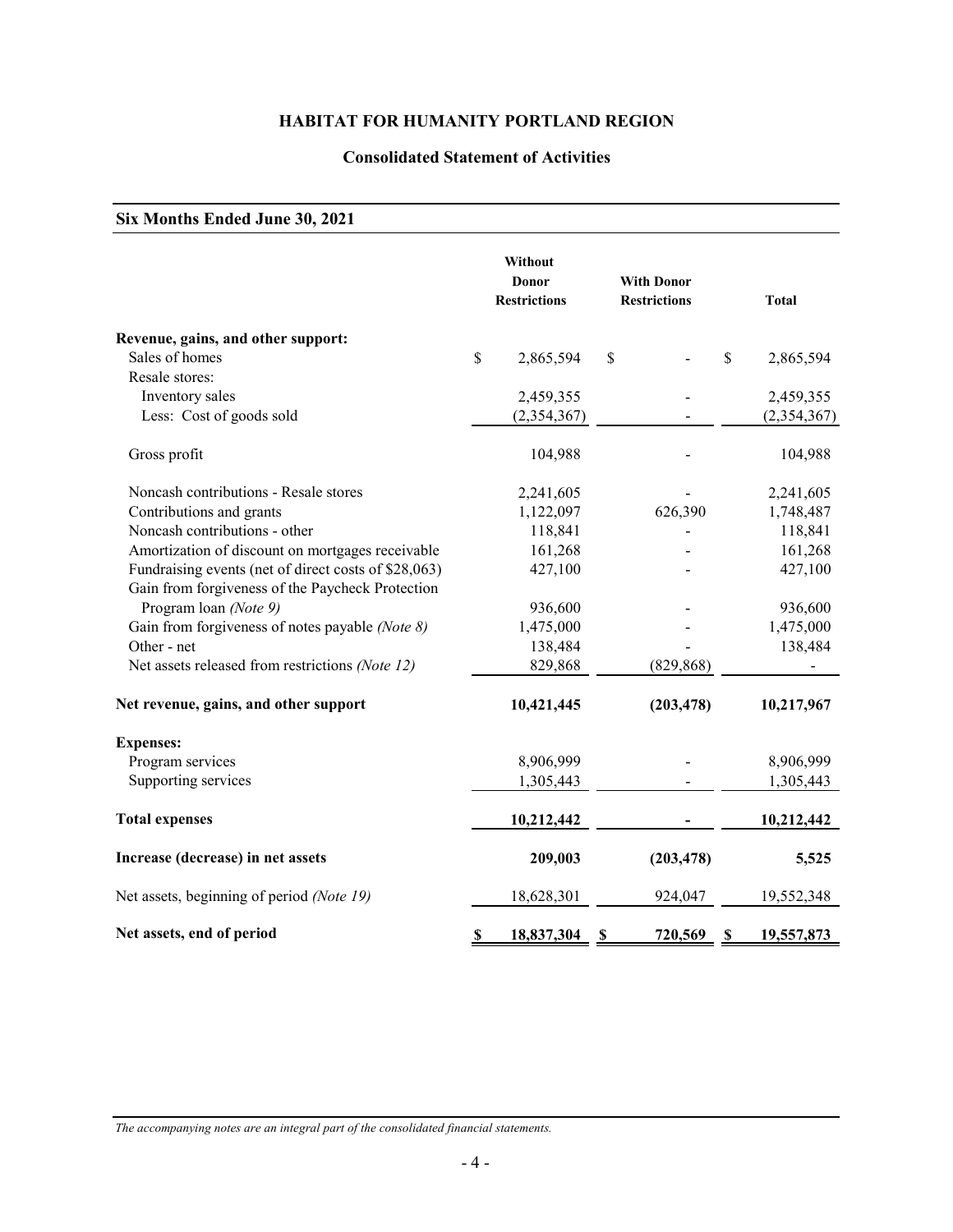## **Consolidated Statement of Functional Expenses**

## **Six Months Ended June 30, 2021**

|                                         |       |           |               | <b>Program Services</b> |  | <b>Supporting Services</b> |     |             |  |             |    |              |             |
|-----------------------------------------|-------|-----------|---------------|-------------------------|--|----------------------------|-----|-------------|--|-------------|----|--------------|-------------|
|                                         | Home- |           | <b>Resale</b> |                         |  | Management                 |     |             |  |             |    |              |             |
|                                         |       | ownership |               | <b>Stores</b>           |  | <b>Total</b>               |     | and General |  | Development |    | <b>Total</b> | Total       |
| Cost of homes sold                      | S     | 5,262,294 | $\mathcal{S}$ |                         |  | 5,262,294                  | \$. |             |  |             | \$ |              | 5,262,294   |
| Cost of goods sold - Resale stores      |       |           |               | 2,354,367               |  | 2,354,367                  |     |             |  |             |    |              | 2,354,367   |
| Salaries and wages                      |       | 914,318   |               | 797.097                 |  | 1,711,415                  |     | 257,885     |  | 375,105     |    | 632,990      | 2,344,405   |
| Employee benefits and payroll taxes     |       | 217,399   |               | 189,527                 |  | 406,926                    |     | 61,318      |  | 89.189      |    | 150,507      | 557,433     |
| Fees for services                       |       | 45,977    |               | 95,135                  |  | 141,112                    |     | 39,595      |  | 133,242     |    | 172,837      | 313,949     |
| Advertising and promotion               |       |           |               |                         |  |                            |     | 62,300      |  |             |    | 62,300       | 62,300      |
| Office expenses                         |       | 9,045     |               | 37,231                  |  | 46,276                     |     | 12,298      |  | 3,423       |    | 15,721       | 61,997      |
| Information technology                  |       | 7,747     |               | 12,348                  |  | 20,095                     |     | 51,168      |  | 34,776      |    | 85,944       | 106,039     |
| Occupancy                               |       | 5,714     |               | 508,985                 |  | 514,699                    |     | 39,665      |  | 870         |    | 40,535       | 555,234     |
| Travel                                  |       | 6,930     |               | 26,771                  |  | 33,701                     |     | 196         |  | 680         |    | 876          | 34,577      |
| Interest expense                        |       | 81,520    |               | 39                      |  | 81,559                     |     | 3,852       |  |             |    | 3,852        | 85,411      |
| Allocations to affiliates (Note 6)      |       | 352,671   |               |                         |  | 352,671                    |     | 18,562      |  |             |    | 18,562       | 371,233     |
| Depreciation and amortization           |       |           |               | 19,891                  |  | 19,891                     |     | 23,927      |  |             |    | 23,927       | 43,818      |
| Insurance                               |       | 26.629    |               | 23,979                  |  | 50.608                     |     | 26,315      |  | 518         |    | 26,833       | 77,441      |
| NRI program expense                     |       | 218,784   |               |                         |  | 218,784                    |     |             |  |             |    |              | 218,784     |
| Outreach and support                    |       | 31,524    |               | 5,669                   |  | 37,193                     |     | 7,383       |  | 4,634       |    | 12,017       | 49,210      |
| Fundraising events costs:               |       |           |               |                         |  |                            |     |             |  |             |    |              |             |
| Food and facility                       |       |           |               |                         |  |                            |     |             |  | 28,063      |    | 28,063       | 28,063      |
| Other expenses                          |       |           |               | 9,775                   |  | 9,775                      |     | 49,031      |  | 9,511       |    | 58,542       | 68,317      |
| Total expenses                          |       | 7,180,552 |               | 4,080,814               |  | 11,261,366                 |     | 653,495     |  | 680,011     |    | 1,333,506    | 12,594,872  |
| Less: Expenses netted with revenue      |       |           |               |                         |  |                            |     |             |  |             |    |              |             |
| on consolidated statement of activities |       |           |               | (2,354,367)             |  | (2,354,367)                |     |             |  | (28,063)    |    | (28,063)     | (2,382,430) |
| Total expenses per consolidated         |       |           |               |                         |  |                            |     |             |  |             |    |              |             |
| statement of activities                 |       | 7,180,552 |               | 1,726,447               |  | 8,906,999                  |     | 653,495     |  | 651,948     |    | 1,305,443    | 10,212,442  |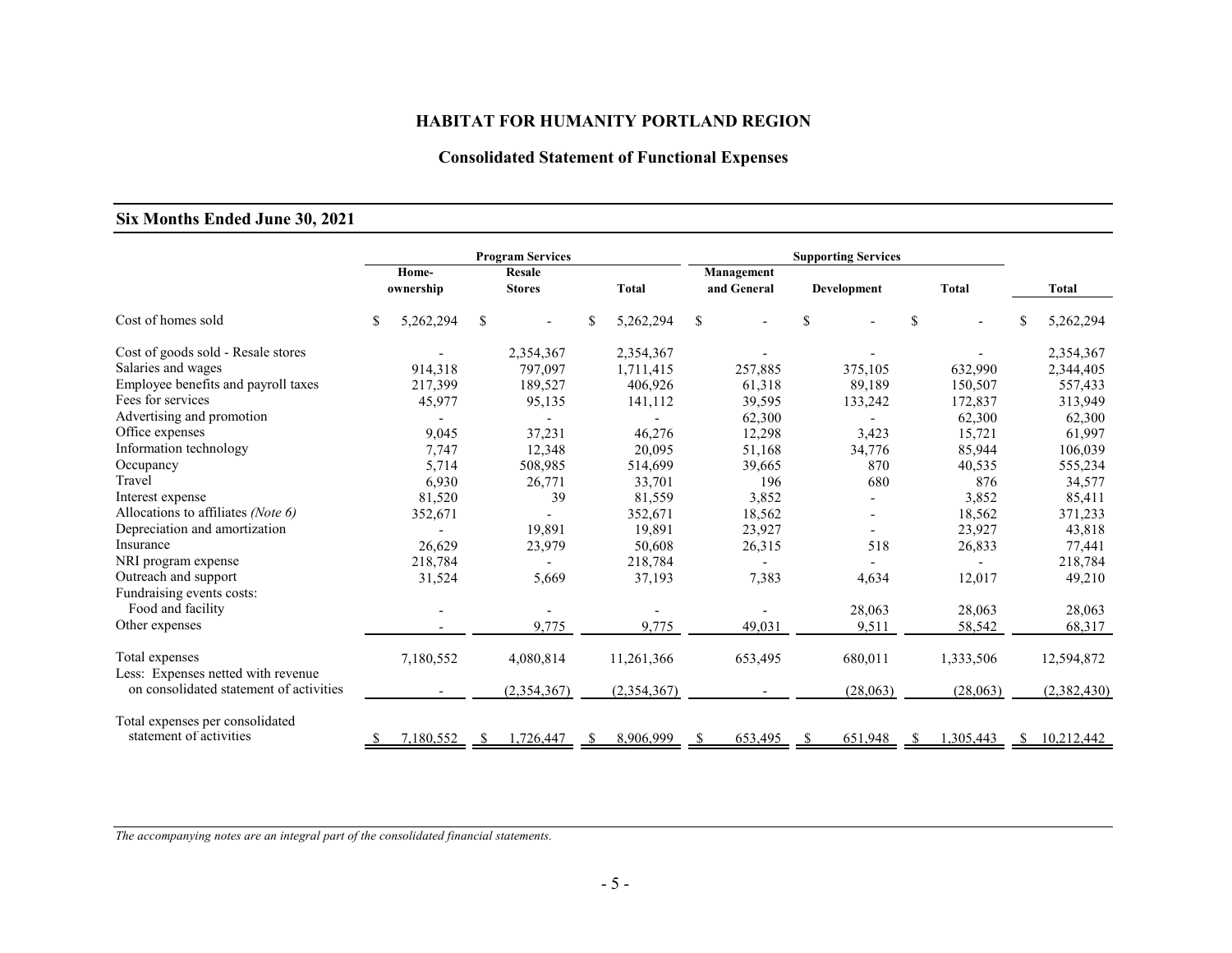# **Consolidated Statement of Cash Flows**

| Six Months Ended June 30, 2021                               |                           |
|--------------------------------------------------------------|---------------------------|
| Cash flows from operating activities:                        |                           |
| Cash receipts:                                               |                           |
| Principal payments on mortgages receivable                   |                           |
| and payments received on sales of homes                      | $\mathbb{S}$<br>3,180,323 |
| Resale stores                                                | 2,459,355                 |
| Contributions and grants                                     | 2,214,991                 |
| Other                                                        | 135,467                   |
|                                                              |                           |
|                                                              | 7,990,136                 |
|                                                              |                           |
| Cash disbursements:                                          |                           |
| Land purchases and home construction costs                   | 5,380,383                 |
| Payroll and related expenses                                 | 2,733,622                 |
| Interest                                                     | 56,655                    |
| Allocations to affiliates                                    | 268,719                   |
| Other                                                        | 1,700,739                 |
|                                                              | 10,140,118                |
| Net cash used by operating activities                        | (2,149,982)               |
| Cash flows from financing activities:                        |                           |
| Borrowings on line of credit                                 | 300,000                   |
| Proceeds from Paycheck Protection Program loan               | 936,605                   |
| Proceeds from notes payable                                  | 1,383,711                 |
| Principal payments on notes payable                          | (130,991)                 |
| Net cash provided by financing activities                    | 2,489,325                 |
|                                                              |                           |
| Net increase in cash and cash                                |                           |
| equivalents and restricted cash                              | 339,343                   |
| Cash and cash equivalents and restricted cash,               |                           |
| beginning of period                                          | 6,613,678                 |
| Cash and cash equivalents and restricted cash, end of period | 6,953,021<br>S            |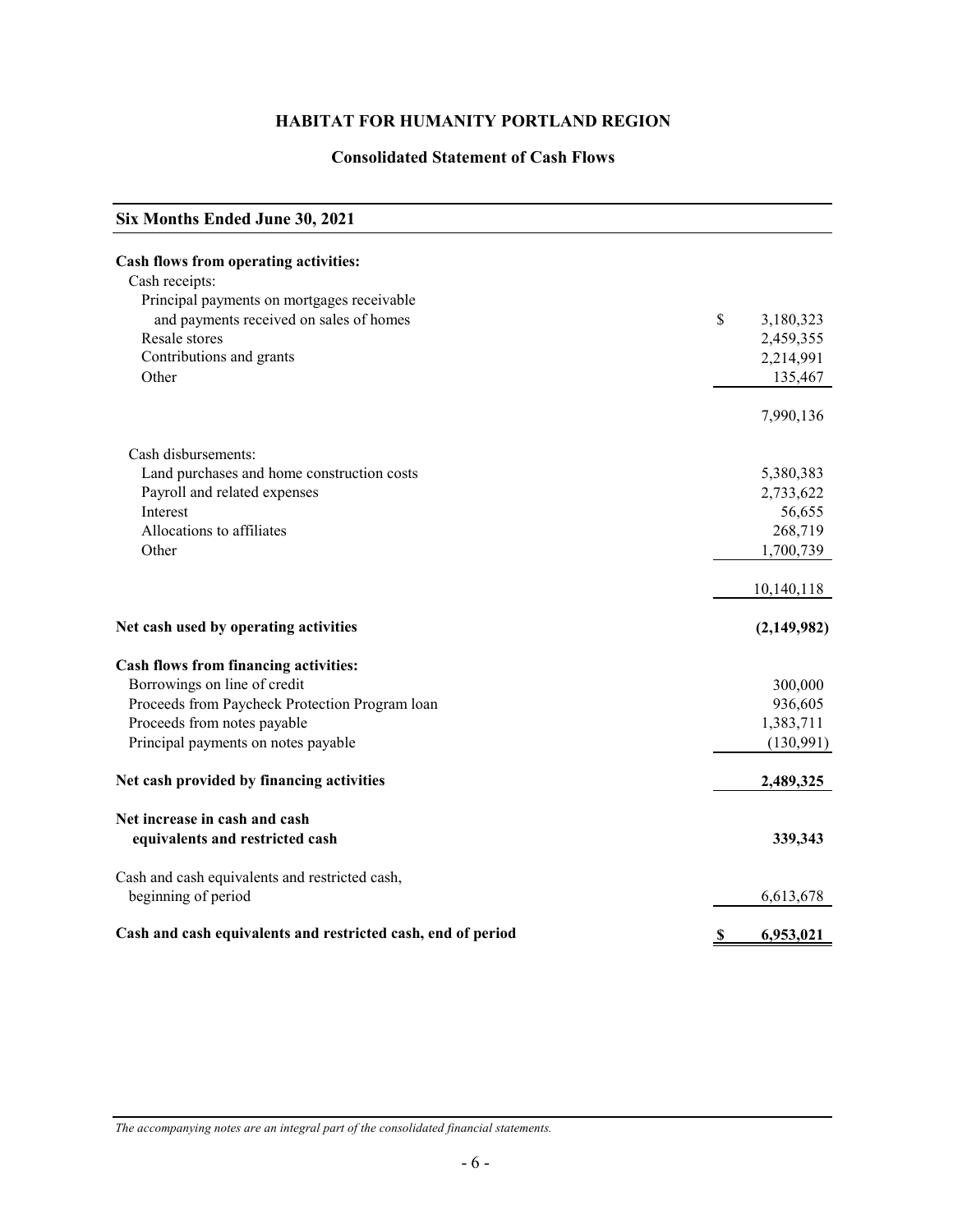# **Consolidated Statement of Cash Flows - Continued**

| Six Months Ended June 30, 2021                     |           |
|----------------------------------------------------|-----------|
| Reconciliation to statement of financial position: |           |
| Cash and cash equivalents                          | 6,728,704 |
| Cash held for escrow and maintenance               | 127,083   |
| Restricted cash                                    | 97,234    |
|                                                    | 6,953,021 |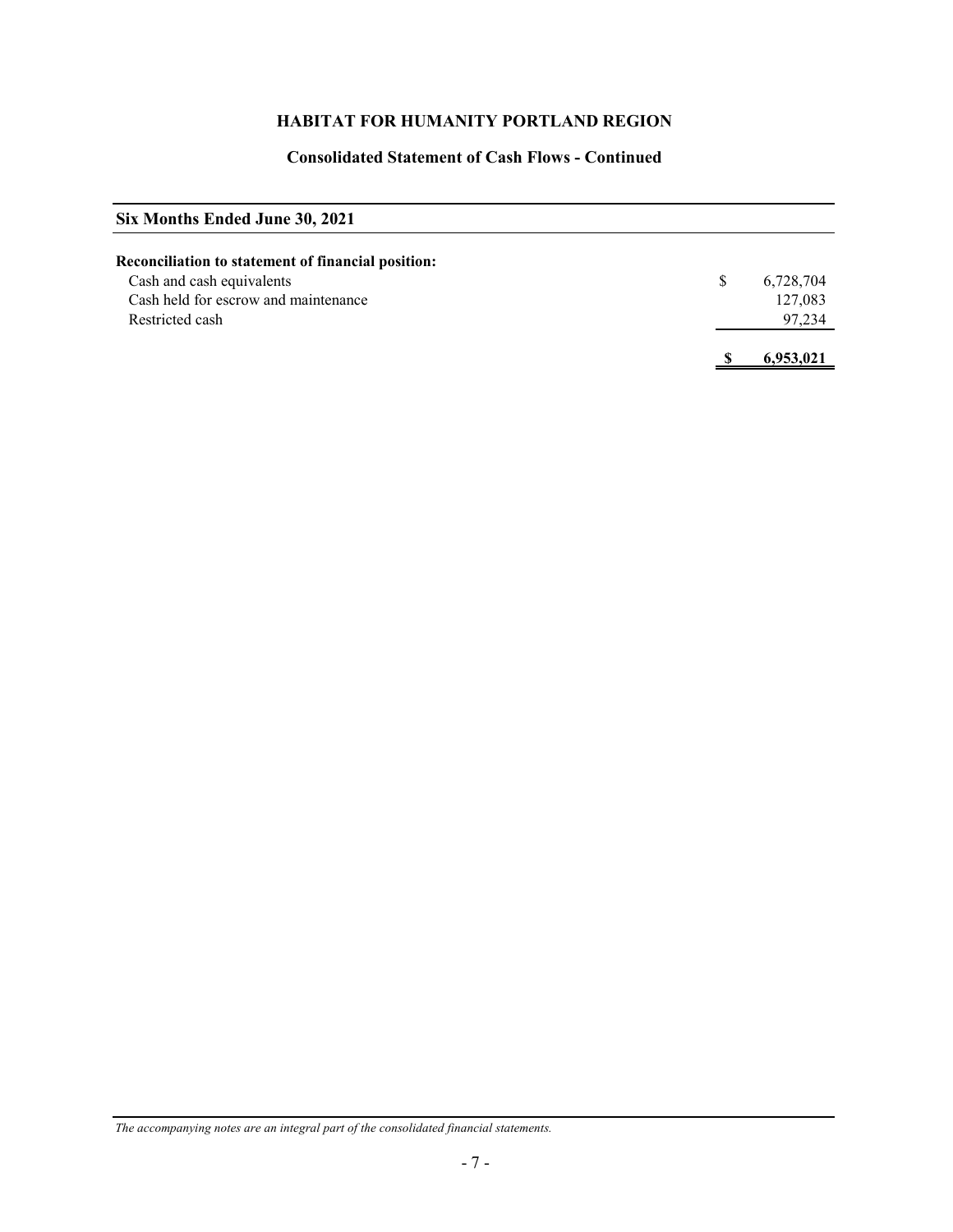### **Notes to Consolidated Financial Statements**

## **1. Significant Accounting Policies**

**Organization** - Habitat for Humanity Portland Region (the Organization) is an affiliate of Habitat for Humanity International, Inc. (Habitat International), a nondenominational Christian not-for-profit organization whose purpose is to create decent, simple housing for those in need, and to make decent shelter a matter of conscience everywhere. Although Habitat International assists with information, resources, training, publications, and in other ways, the Organization is primarily and directly responsible for the legal, organizational, fundraising, family selection and nurture, financial, and construction aspects of the work. The Organization, through its many volunteers, constructs affordable housing in the Portland metropolitan area, transfers the homes to qualified families at below-market prices, and provides non-interest-bearing mortgage loans.

**Basis of Accounting** - The accompanying consolidated financial statements have been prepared on the accrual basis of accounting in accordance with accounting principles generally accepted in the United States of America (GAAP).

**Principles of Consolidation** - The accompanying consolidated financial statements include the assets, liabilities, and activities of the Organization, HFHPME Company, LLC, HFHPME Company II, LLC, and Cherry Blossom HFH, LLC. These entities are wholly owned subsidiaries of the Organization and were formed solely to obtain specific financing. All intercompany balances and transactions have been eliminated upon consolidation.

**Basis of Presentation** - Net assets and all balances and transactions are presented based on the existence or absence of donor-imposed restrictions. Accordingly, the net assets of the Organization and changes therein are classified as follows:

*Net assets without donor restrictions* - Net assets not subject to donor-imposed stipulations. Amounts designated for specific purposes by the Board of Directors are reported as net assets without donor restrictions. Gifts of land, buildings, and equipment are recorded as net assets without donor restrictions unless the donor explicitly stipulates how the donated assets must be used or how long they must be held.

*Net assets with donor restrictions* - Net assets subject to donor-imposed stipulations that will be met by actions of the Organization and/or the passage of time.

Expenses are reported as decreases in net assets without donor restrictions. Gains and losses on investments and other assets or liabilities are reported as increases or decreases in net assets without donor restrictions unless their use is restricted by explicit donor stipulation or by law. Expirations of donor restrictions on net assets (i.e., the donor-stipulated purpose has been fulfilled and/or the stipulated time period has elapsed) are reported as net assets released from restrictions.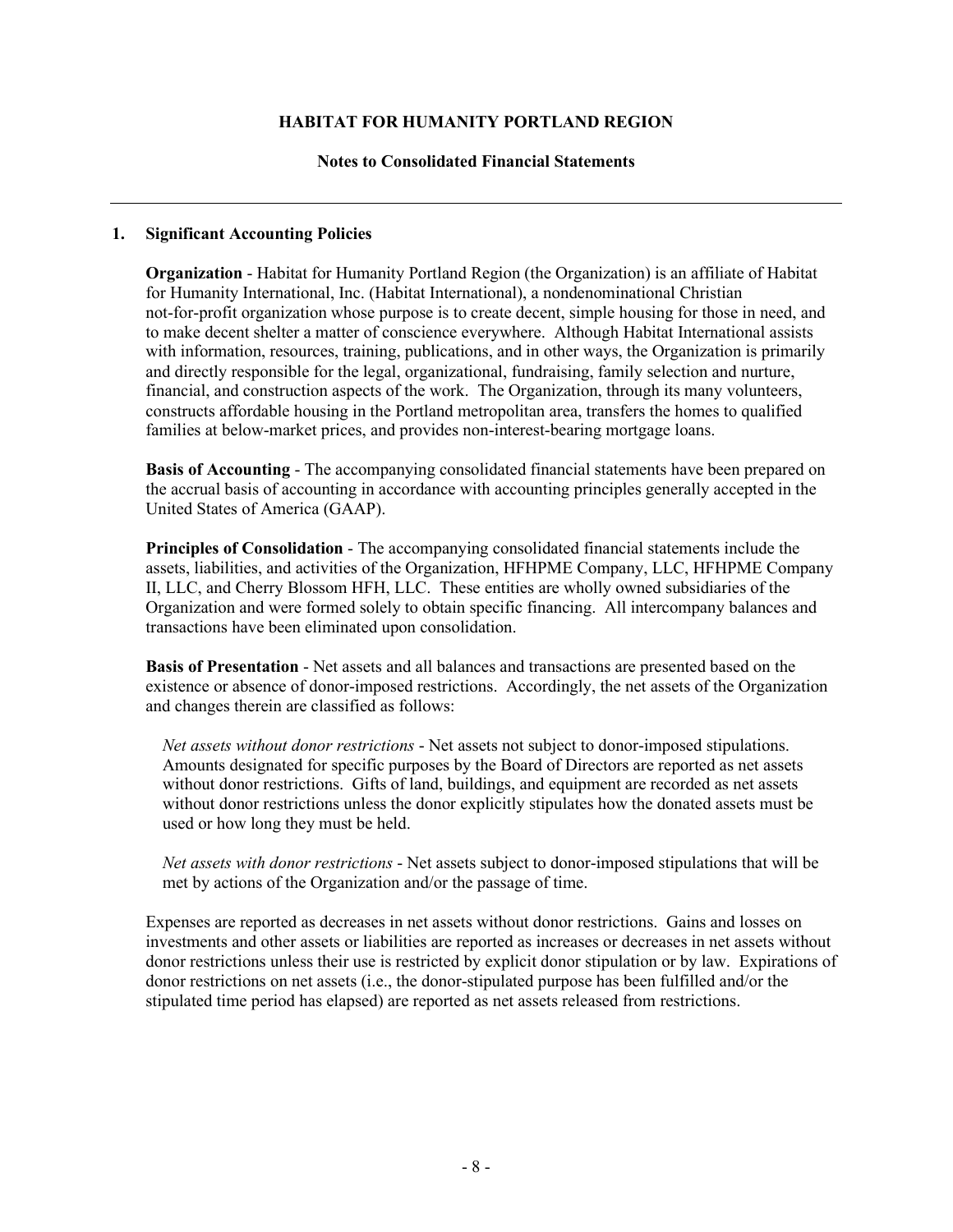#### **Notes to Consolidated Financial Statements - Continued**

### **1. Significant Accounting Policies - Continued**

**Use of Estimates** - The preparation of consolidated financial statements in conformity with GAAP requires management to make estimates and assumptions that affect the reported amounts of assets and liabilities and disclosure of contingent assets and liabilities at the date of the consolidated financial statements. Estimates also affect the reported amounts of revenues and expenses during the period. Actual results could differ from those estimates.

Significant estimates made by management include the valuation of donated Resale Store inventory, discounts on mortgages receivable and notes payable, and the allocation of expenses by functional classification.

**Cash and Cash Equivalents** - The Organization considers all highly liquid debt instruments with a maturity of three months or less to be cash equivalents.

**Concentration of Credit Risk** - The Organization's cash holdings (including cash and cash equivalents held for escrow and maintenance and restricted cash) are insured by the Federal Deposit Insurance Corporation (FDIC) up to \$250,000 per institution. On occasion, amounts on deposit with financial institutions may exceed FDIC limits.

**Inventories** - Inventories consist of raw materials, construction in progress, land held for development, and homes available for sale. Inventories are stated at the lower of cost or net realizable value for purchased items and estimated fair market value at the date of donation for donated items, determined by the first-in, first-out (FIFO) method. Land held for development is transferred to construction in progress once construction activity has begun on the respective properties.

**Resale Inventory** - The Organization operates four Resale Stores, which are located in Portland, Beaverton, Vancouver, and Gresham that sell predominantly donated materials to the public. Donated inventories on hand at year end are valued at estimated fair market value. Purchased inventories are valued at the lower of cost or net realizable value.

**Investment in Limited Partnerships** - The Organization's investment in limited partnerships do not have a readily determinable fair value, and therefore, the Organization has elected to apply the measurement alternative for the investments as described in *Note 4*.

**Property and Equipment** - Property and equipment are recorded at cost, if purchased, and at estimated fair market value, if donated. Depreciation and amortization are computed using the straight-line method over the estimated useful lives of the assets, ranging from 3 to 7 years for personal property, and 31.5 years for real property. Maintenance and repairs are charged to expense when incurred; major renewals and betterments are capitalized.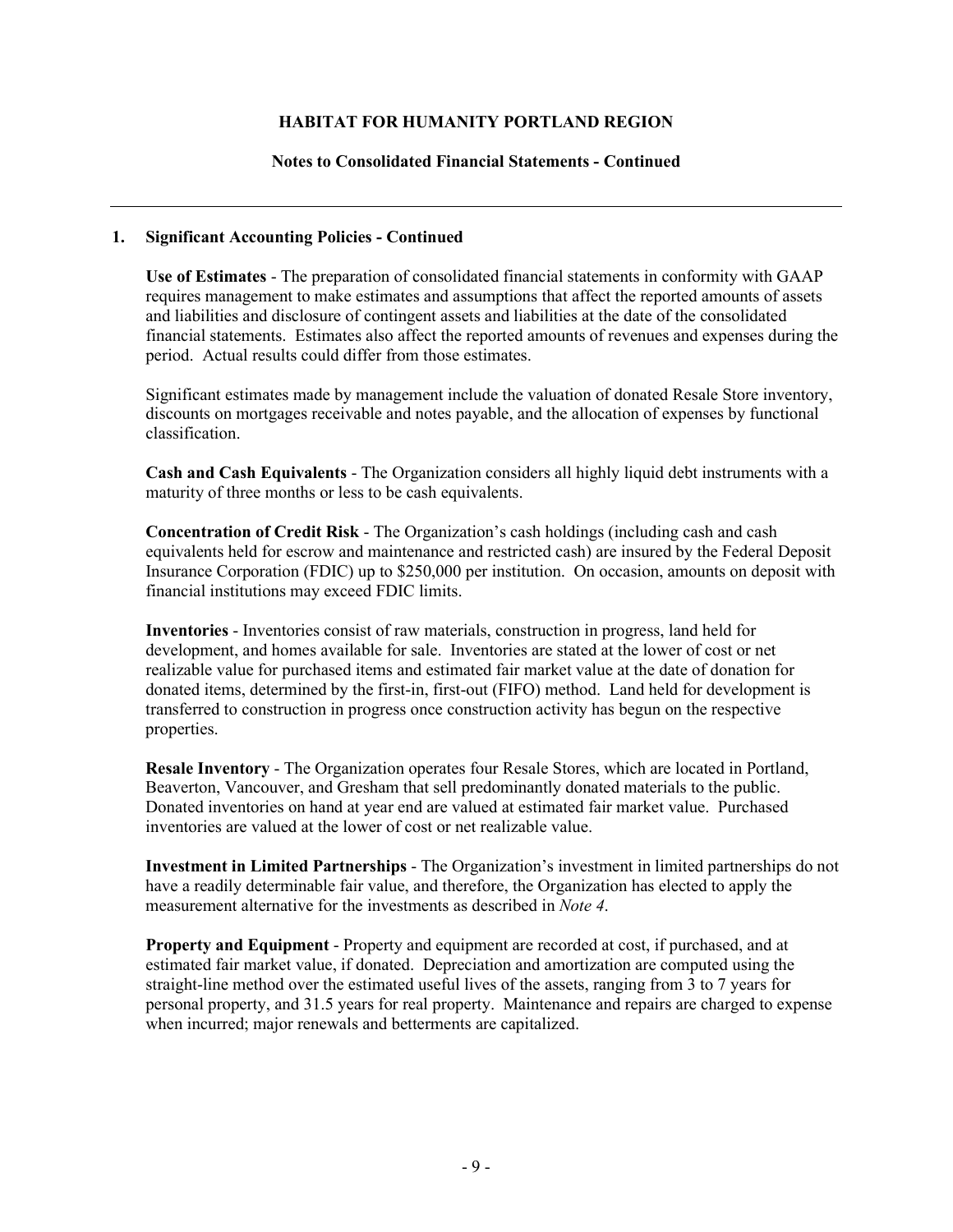### **Notes to Consolidated Financial Statements - Continued**

### **1. Significant Accounting Policies - Continued**

**Deferred Rent Expense** - The Organization records rent expense over the lease term on a straightline basis for leases with fixed escalation clauses and periods of rent abatement. Accordingly, the Organization recognizes a deferred rent obligation to the extent that the straight-line recognition of rent expense exceeds required rental payments. Deferred rents are reduced when rent payments exceed the recognized amount of expense.

**Debt Issuance Costs** - Debt issuance costs are amortized on a straight-line method over the life of the loan and netted against long-term debt. Debt issuance costs associated with construction loans are included with prepaid expenses and other assets. Amortization of debt issuance costs is included with interest expense.

**Contributions** - The Organization recognizes contributions when cash, securities or other assets; an unconditional promise to give (including grants); or a notification of a beneficial interest is received. Conditional promises to give - that is, those with a measurable performance or other barrier and a right of return - are not recognized until the conditions on which they depend have been met.

Contributions (including grants) to be received after one year are discounted at an appropriate discount rate commensurate with the risks involved. Amortization of the discount is recorded as additional contribution revenue in accordance with donor-imposed restrictions, if any, on the contributions.

The Organization reports gifts of cash and other assets as restricted support if they are received with donor stipulations that limit the use of the donated assets. When a donor restriction expires, that is, when a stipulated time restriction ends or purpose restriction is accomplished, net assets with donor restrictions are reclassified to net assets without donor restrictions and reported in the consolidated statement of activities as net assets released from restrictions. Contributions received with donorimposed restrictions that are met in the same year as received are reported as revenues in the net assets with donor restrictions class, and a reclassification to net assets without donor restrictions is made to reflect the expiration of such restrictions.

Contributions of assets other than cash (property, construction materials, equipment, vehicles, and supplies) are recorded at their estimated fair value. Contributions of donated services that create or enhance nonfinancial assets or require specialized skills, are provided by individuals possessing those skills, and would typically need to be purchased, if not provided by donation, (such as engineering, electrical, plumbing, etc.) and are recorded at their estimated fair values in the period received.

A substantial number of volunteers donate significant amounts of their time to the Organization for general construction and office labor. However, as these services do not require specialized skills or materially enhance the value of nonfinancial assets, the value of such services is not recorded in the consolidated financial statements.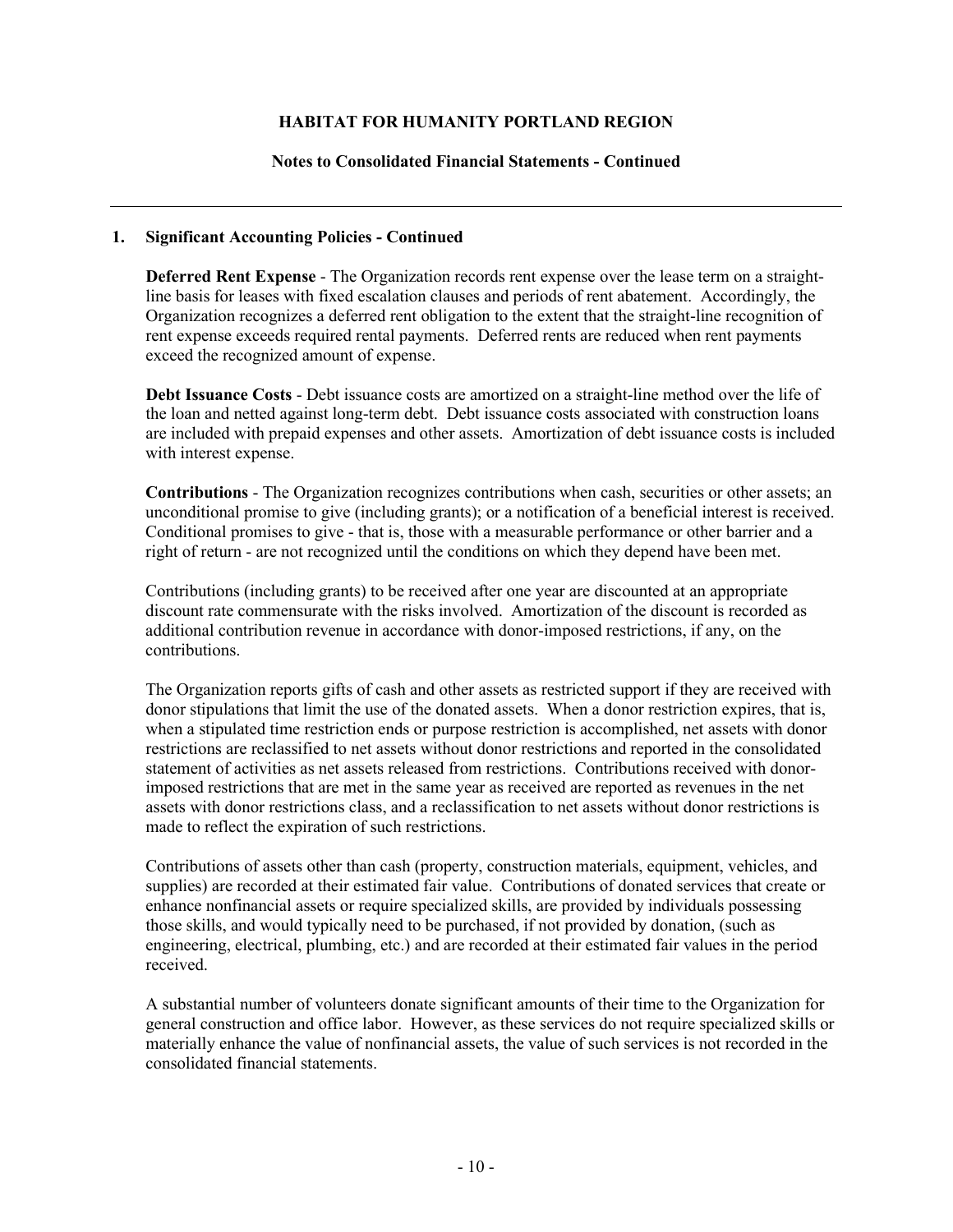### **Notes to Consolidated Financial Statements - Continued**

### **1. Significant Accounting Policies - Continued**

**Revenue Recognition** - Sales of homes to homeowners is recognized at a point in time, which is the time a home is sold and title passes to a qualified homebuyer. Currently, most homeowners finance the purchase of their home by obtaining third-party financing, proceeds from which are paid to the Organization at closing. Previously, most homeowners financed the purchase of their home with a non-interest-bearing mortgage receivable issued by the Organization. Mortgages issued were discounted at various rates ranging from 3.46 to 9 percent. Discounts are amortized using the effective interest method over the lives of the mortgages, and the amortization of mortgage discount is recognized as revenue.

Resale Store sales are also recognized at a point in time, which is when control is transferred to the customer. The amount recorded as revenue reflects the consideration the Organization receives in exchange for its inventory.

**Receivables** - The Organization's receivables primarily consist of pledges, grants, and mortgages. Other receivables are recognized as goods or services are provided. An allowance for uncollectible pledges receivable is provided based on management's judgment of potential defaults and an allowance for other receivables is provided based on specific identification of accounts. The Organization will write-off any balance that remains after it has exhausted all reasonable collection efforts. At June 30, 2021, the allowance for uncollectible pledges receivable totaled \$27,350. Management does not believe an allowance was necessary for other receivables.

Gross outstanding pledges receivable of \$273,496 are expected to be collected within one year. Net pledges receivable (net of allowance for uncollectible pledges) were \$246,146 at June 30, 2021, and are included in grants and other receivables in the accompanying consolidated statement of financial position. Grants receivable are all expected to be collected within one year.

Mortgages receivable consist of non-interest bearing mortgages, which are secured by real estate and payable in monthly installments over the life of the mortgage. The Organization considers homeowners to be delinquent if they are 30 days past due on their mortgage payment. Every effort is made to assist homeowners who have become delinquent in their mortgage payments. However, foreclosure proceedings may be initiated and/or the Organization may accept a deed in lieu of foreclosure where homeowner mortgage payments are seriously delinquent. Properties acquired through foreclosure or a deed in lieu of foreclosure are generally refurbished and sold to other families in need of decent, affordable housing. Consequently, no allowance for credit losses has been established for mortgages receivable at June 30, 2021.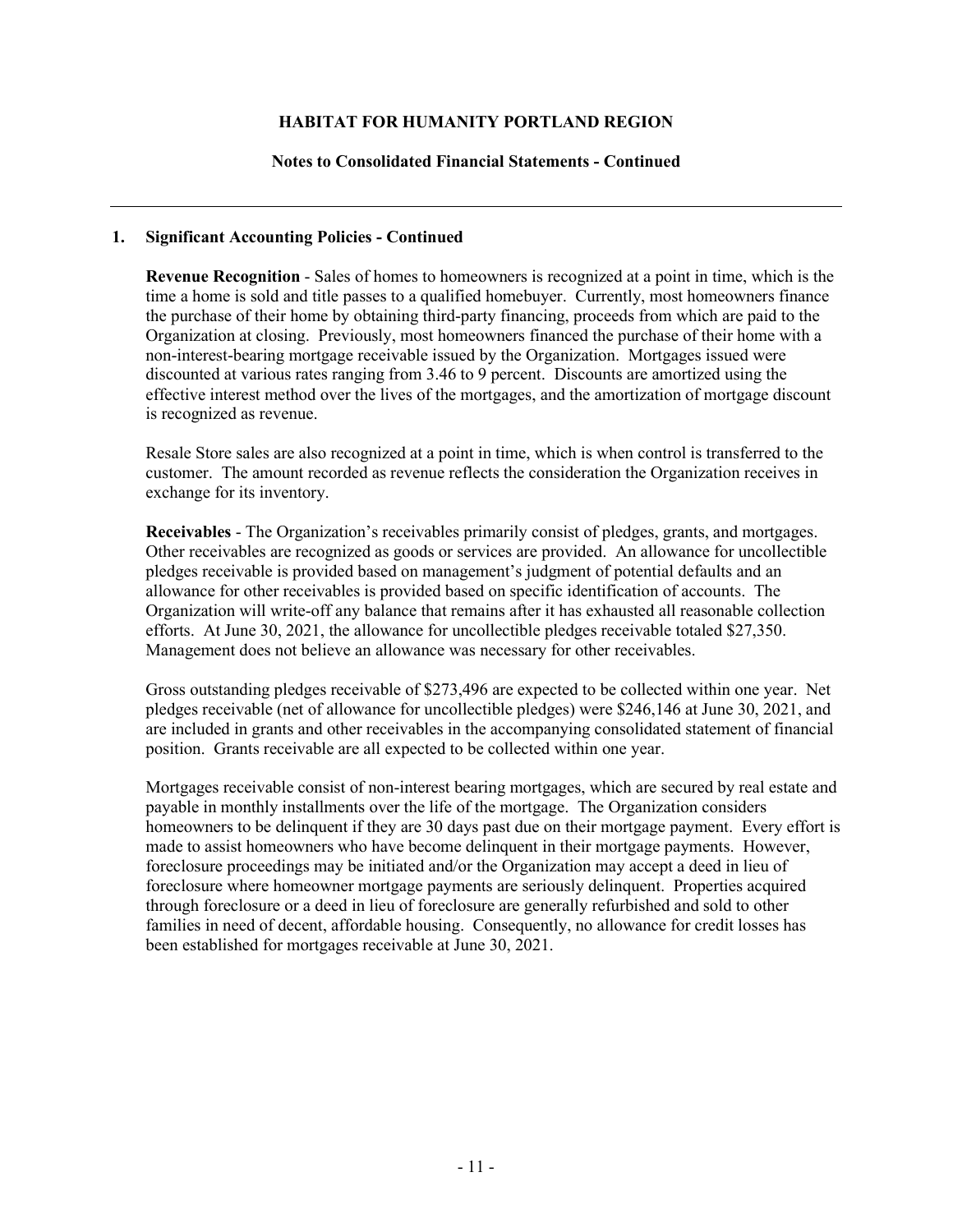### **Notes to Consolidated Financial Statements - Continued**

## **1. Significant Accounting Policies - Continued**

**Receivables - Continued** - In connection with the sale of homes, in some cases the Organization also issues a second mortgage. These second mortgages represent the difference between the original mortgage and the appraised value of the home. In many cases, they are due to the Organization either in part or in full, only if the homeowner does not comply with the terms of the original mortgage and in certain cases, they are due to the Organization at the maturity of the first mortgage. The second mortgage is to protect the value of the collateral. At June 30, 2021, the Organization has not recorded a receivable related to second mortgages that are due either in part or in full, if the homeowner does not comply with terms of the original mortgage, as management has determined that no triggering events have occurred that would require they be recognized in the consolidated financial statements. Second mortgages that are due at the maturity (regardless of homeowner compliance) of the first mortgage have been recorded and are included in the consolidated financial statements.

**Warranties** - The Organization provides a one-year warranty on all of its homes. The warranty is generally for defects in materials and/or workmanship. Warranty costs are expensed as incurred. The Organization has experienced minimal warranty costs and therefore does not believe an accrual for such costs is necessary.

**Advertising Expense** - Advertising costs are charged to expense when incurred.

**Income Taxes** - The Organization is exempt from federal and state income taxation under Section  $501(c)(3)$  of the Internal Revenue Code and similar state provisions. In addition, the Organization qualifies for the charitable contribution deduction under Section  $170(b)(1)(A)$  and has been classified as an organization that is not a private foundation under Section  $509(a)(2)$ . HFHPME Company, LLC, HFHPME Company II, LLC, and Cherry Blossom HFH, LLC are disregarded entities for federal and state income tax purposes.

**Functional Allocation of Expenses** - Costs of providing various programs and other activities have been summarized on a functional basis in the consolidated statement of functional expenses. The consolidated statement of functional expenses reports certain categories of expenses that are attributable to more than one program and supporting service function. Therefore, these expenses require allocation on a reasonable basis that is consistently applied. The expenses that are allocated include occupancy and depreciation, which are allocated on a square-footage basis, and salaries and wages and employee benefits and payroll taxes, which are allocated on the basis of estimated time and effort.

**Recent Accounting Pronouncement** - In February 2016, the Financial Accounting Standards Board (FASB) issued Accounting Standards Update (ASU) 2016-02, *Leases (Topic 842)*. This ASU, among other things, will require lessees to recognize a lease liability, which is a lessee's obligation to make lease payments arising from a lease, measured on a discounted basis, and a right-of-use asset, which represents the lessee's right to use, or control the use of, a specified asset for the lease term. ASU 2016-02 is effective for the Organization on July 1, 2022. The Organization is evaluating the potential impact of this ASU on the Organization's consolidated financial statements.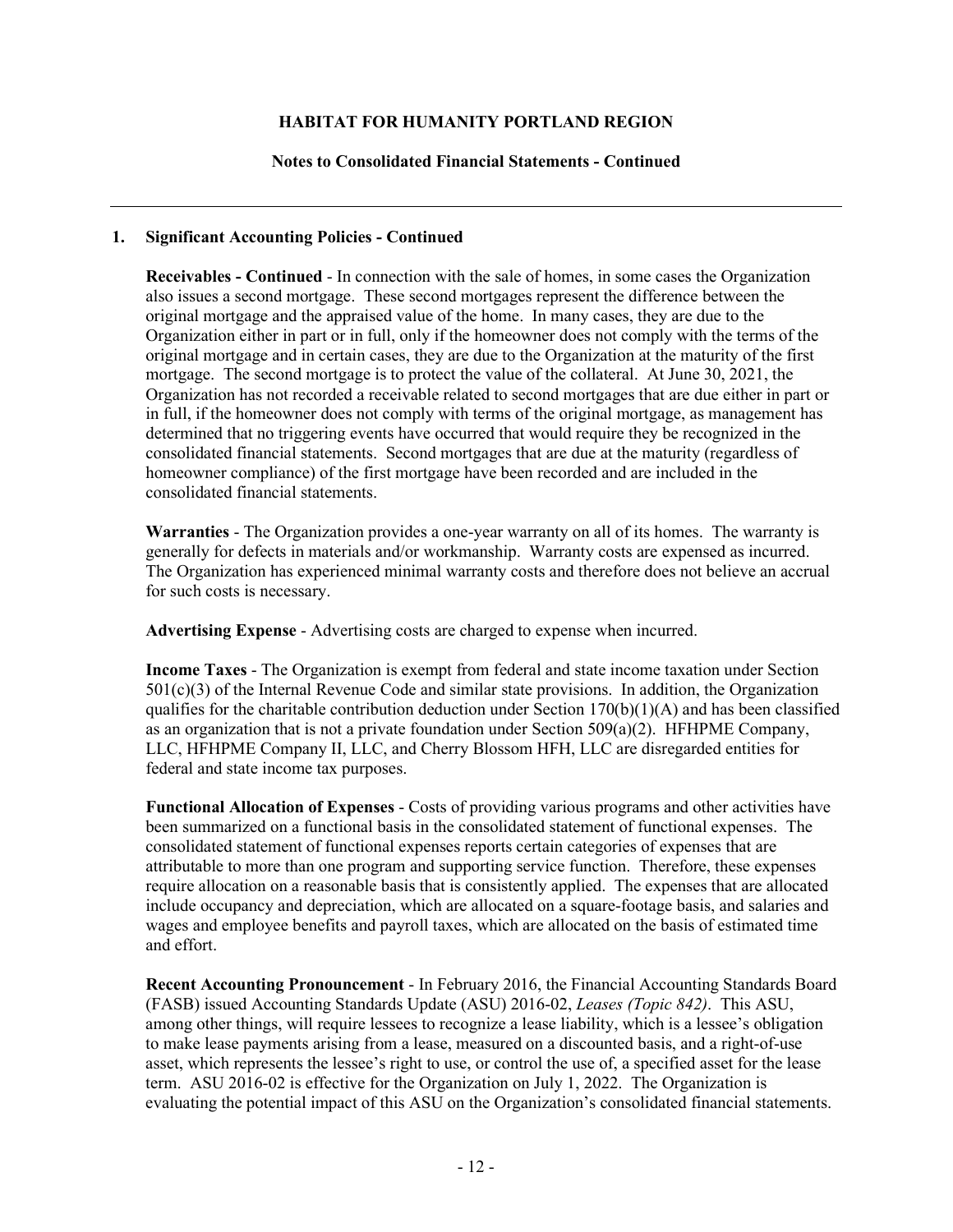#### **Notes to Consolidated Financial Statements - Continued**

## **2. Mortgages Receivable - Net**

| Mortgages receivable<br>Discount on mortgages receivable | \$8,949,818<br>(4,132,161) |
|----------------------------------------------------------|----------------------------|
| Mortgages receivable - net of discount                   | 4,817,657                  |

Mortgage principal payments totaling \$55,129 were in arrears related to mortgages receivable with an outstanding balance of \$1,029,476 at June 30, 2021. A provision for impairment of loans has not been recorded since the Organization holds the trust deeds as security on the mortgages.

#### **3. Inventories**

| Raw materials:            |            |
|---------------------------|------------|
| Construction              | 35,501     |
| Resale stores             | 346,749    |
| Construction in progress  | 11,887,120 |
| Land held for development | 5,347,084  |
| Home available for sale   | 837,781    |
|                           |            |
|                           | 18,454,235 |

Construction in progress, land held for development, and homes available for sale all reflect costs incurred to construct homes for program families. Once completed, the homes will be sold to qualified families, and the cost of homes sold will be recorded.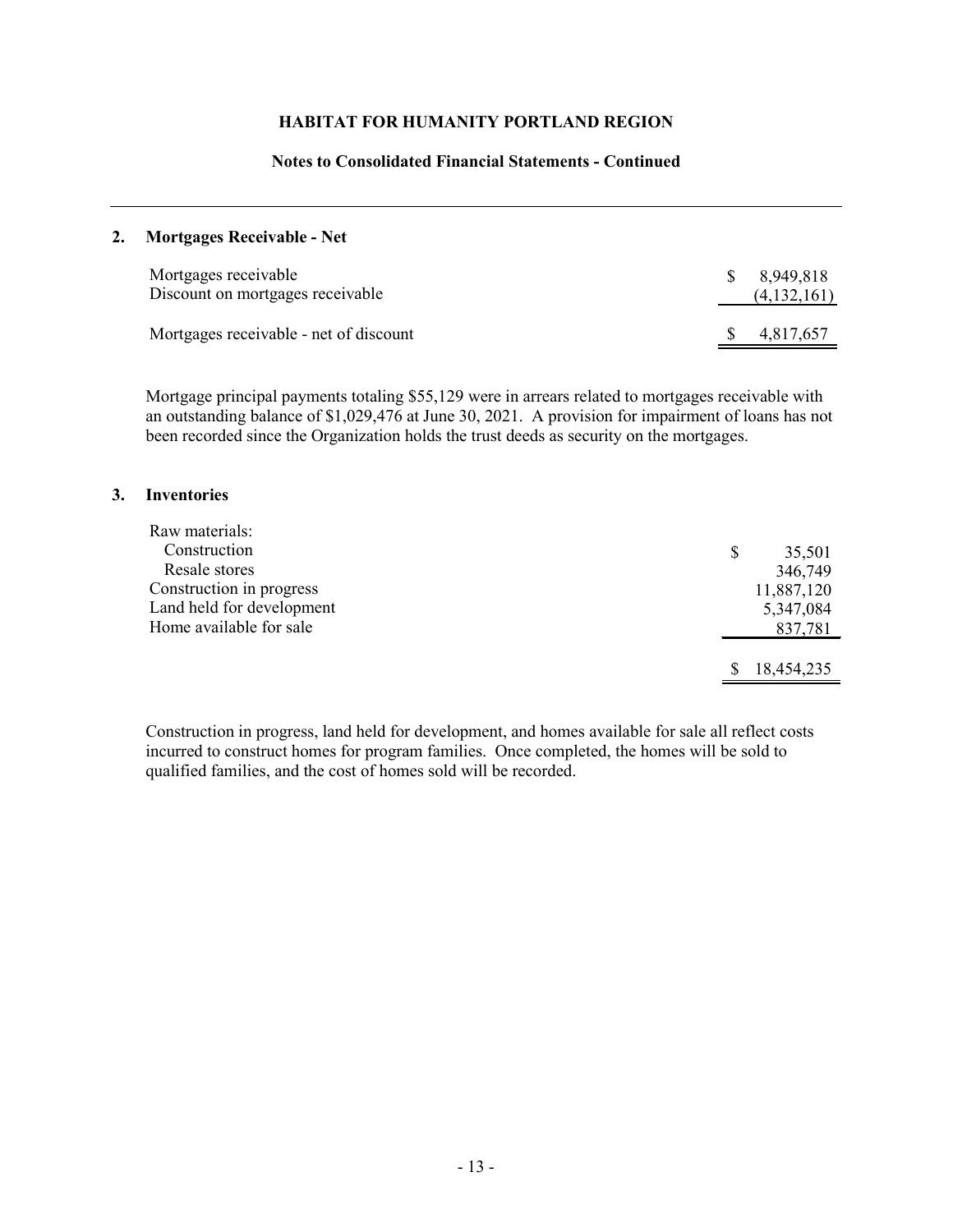#### **Notes to Consolidated Financial Statements - Continued**

### **4. Investment in Limited Partnerships and Restricted Cash**

The Organization has invested in two limited partnerships (HFHI NMTC Leverage Lender 2013-1, LLC and HFHI NMTC Leverage Lender 2016-1, LLC) to take advantage of new markets tax credit (NMTC) financing. The Organization's investment in each of these limited partnerships is less than 20 percent and management does not have the ability to exercise significant influence over these entities. These investments do not have readily determinable fair values, and as such the Organization has elected to carry these investments at cost, less any impairment. The Organization's carrying value of its investment in limited partnerships was \$3,794,417 at June 30, 2021. The Organization has not recognized any impairment related to their investment in these limited partnerships.

In connection with this investment, the Organization holds loans from HFHI NMTC Sub-CDE 1, LLC and HFHI NMTC Sub-CDE II, LLC (the lenders) *(Note 8)*, who in exchange will receive a 39 percent federal tax credit over a seven-year period. The Organization must comply with various federal requirements during this time, and loan proceeds are to be used solely for the purpose of constructing and selling qualified housing properties to low-income individuals. The tax credits are subject to recapture if these compliance requirements are not satisfied during the seven-year compliance period. At the end of the compliance periods, outside investors that are upstream effective owners of the lenders are expected to exercise a put and call option, which will effectively allow the Organization to extinguish the remaining debt owed to the lenders.

As part of these transactions, the Organization was required to establish restricted cash accounts to be used to pay for various fees and compliance costs that will be incurred over the compliance period. The restricted cash account balances totaled \$97,234 at June 30, 2021.

## **5. Property and Equipment - Net**

| Land<br><b>Building</b><br>Equipment<br>Vehicles | \$<br>80,081<br>1,265,592<br>711,645<br>180,667 |
|--------------------------------------------------|-------------------------------------------------|
|                                                  | 2,237,985                                       |
| Less accumulated depreciation and amortization   | (1,243,640)                                     |
| Property and equipment - net                     | 994,345                                         |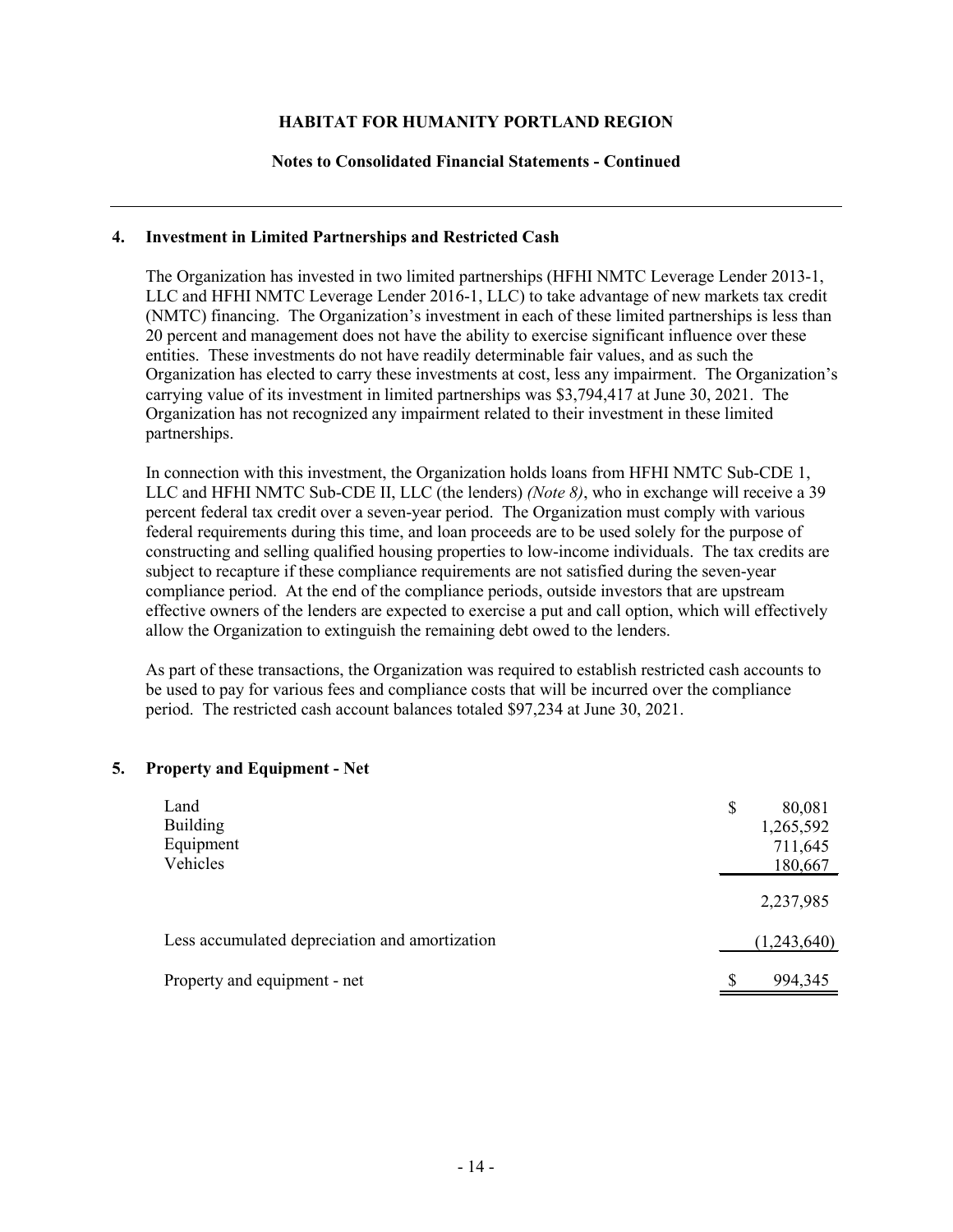### **Notes to Consolidated Financial Statements - Continued**

### **6. Allocations to Affiliates**

The Organization remits a portion of its unrestricted contributions (excluding in-kind contributions and grants) to Habitat International. These funds are used to construct homes in economically depressed areas around the world.

The Organization also administers its resale inventory program with another local Portland metropolitan area affiliate and allocates 33 percent of net proceeds from the program to this local affiliate.

The following table provides a summary of allocations to affiliates for the six months ended June 30,  $2021:$ 

|                                                                     |  | Habitat<br><b>International</b> |   | Local<br><b>Affiliates</b> | Total |                       |  |
|---------------------------------------------------------------------|--|---------------------------------|---|----------------------------|-------|-----------------------|--|
| Amount accrued, beginning of period                                 |  | 179,006                         |   | 32,990                     |       | 211,996               |  |
| Amount allocated during the period<br>Amount paid during the period |  | 207,721<br>(179,006)            |   | 163,512<br>(89, 713)       |       | 371,233<br>(268, 719) |  |
| Amount accrued, end of period                                       |  | 207,721                         | S | 106,789                    | S     | 314,510               |  |

## **7. Escrow and Maintenance Accounts**

The Organization maintains escrow and maintenance accounts on behalf of homeowners. These accounts are used to collect homeowner deposits to be used to pay escrow expenses (such as property taxes and homeowners' insurance premiums) and for the payment of maintenance expenses on properties that share common facilities. The total balance of these accounts at June 30, 2021, was \$127,083. A corresponding liability is included with accounts payable and accrued expenses on the accompanying consolidated statement of financial position.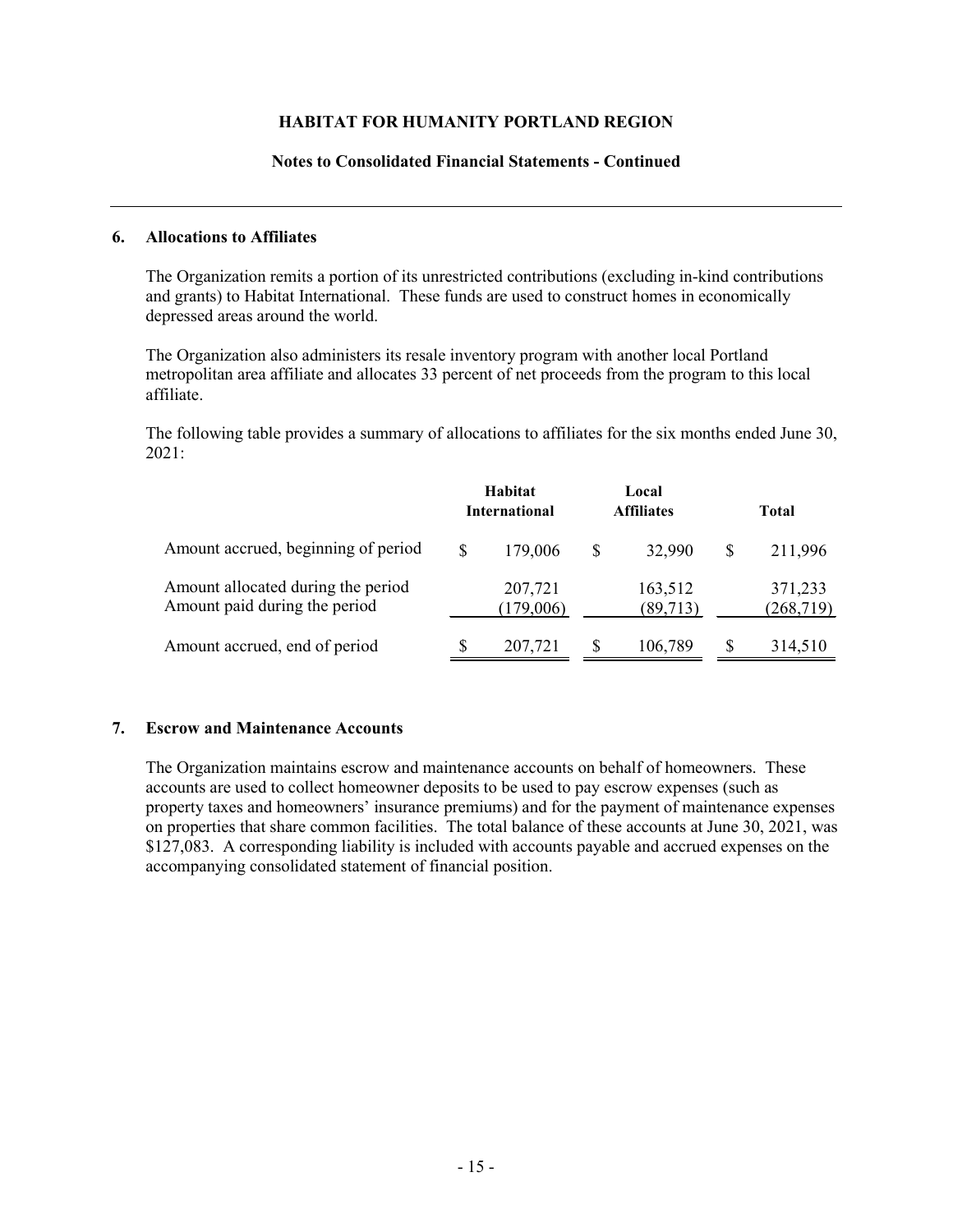### **Notes to Consolidated Financial Statements - Continued**

# **8. Notes Payable - Net**

| Notes payable issued in connection with NMTC financing:                                                                                                                                                                                                                                                                                                                                                                                                                      |                 |
|------------------------------------------------------------------------------------------------------------------------------------------------------------------------------------------------------------------------------------------------------------------------------------------------------------------------------------------------------------------------------------------------------------------------------------------------------------------------------|-----------------|
| Note payable to HFHI NMTC Sub-CDE I, LLC.<br>Interest on the note is 0.68 percent (including net<br>unamortized debt issuance costs of \$115,661<br>at June 30, 2021) and the note is secured by home<br>inventory. Semi-annual interest payments of \$8,089<br>due through November 2023, at which time semi-annual<br>principal and interest payments are due in amount<br>sufficient to fully amortize the remaining principal balance.<br>The note is due December 2044. | \$<br>2,255,891 |
| Note payable to HFHI NMTC Sub-CDE II, LLC.<br>Interest on the note is $0.67$ percent (including net<br>unamortized debt issuance costs of \$157,957 at<br>June 30, 2021) and the note is secured by home inventory.<br>Semi-annual interest payments of \$10,885 due through<br>November 2024, at which time semi-annual principal<br>and interest payments are due in an amount sufficient<br>to fully amortize the remaining principal balance.                            |                 |
| The note is due November 2047.                                                                                                                                                                                                                                                                                                                                                                                                                                               | 3,070,982       |
| Total notes payable issued in connection with NMTC<br>financing                                                                                                                                                                                                                                                                                                                                                                                                              | 5,326,873       |
| Other notes payable:                                                                                                                                                                                                                                                                                                                                                                                                                                                         |                 |
| 9 notes payable to Habitat for Humanity International, Inc.<br>(SHOP notes) at zero percent interest, discounted at<br>7.51 percent, unsecured. Monthly payments ranging<br>from \$72 to \$875 through January 2025.                                                                                                                                                                                                                                                         | 111,973         |
| Note payable to Habitat for Humanity of Oregon at zero<br>percent interest, discounted at 7.5 percent, secured by<br>certain inventory. Monthly payments of \$833 and due<br>July 2023.                                                                                                                                                                                                                                                                                      | 20,020          |
| Carried forward                                                                                                                                                                                                                                                                                                                                                                                                                                                              | 131,993         |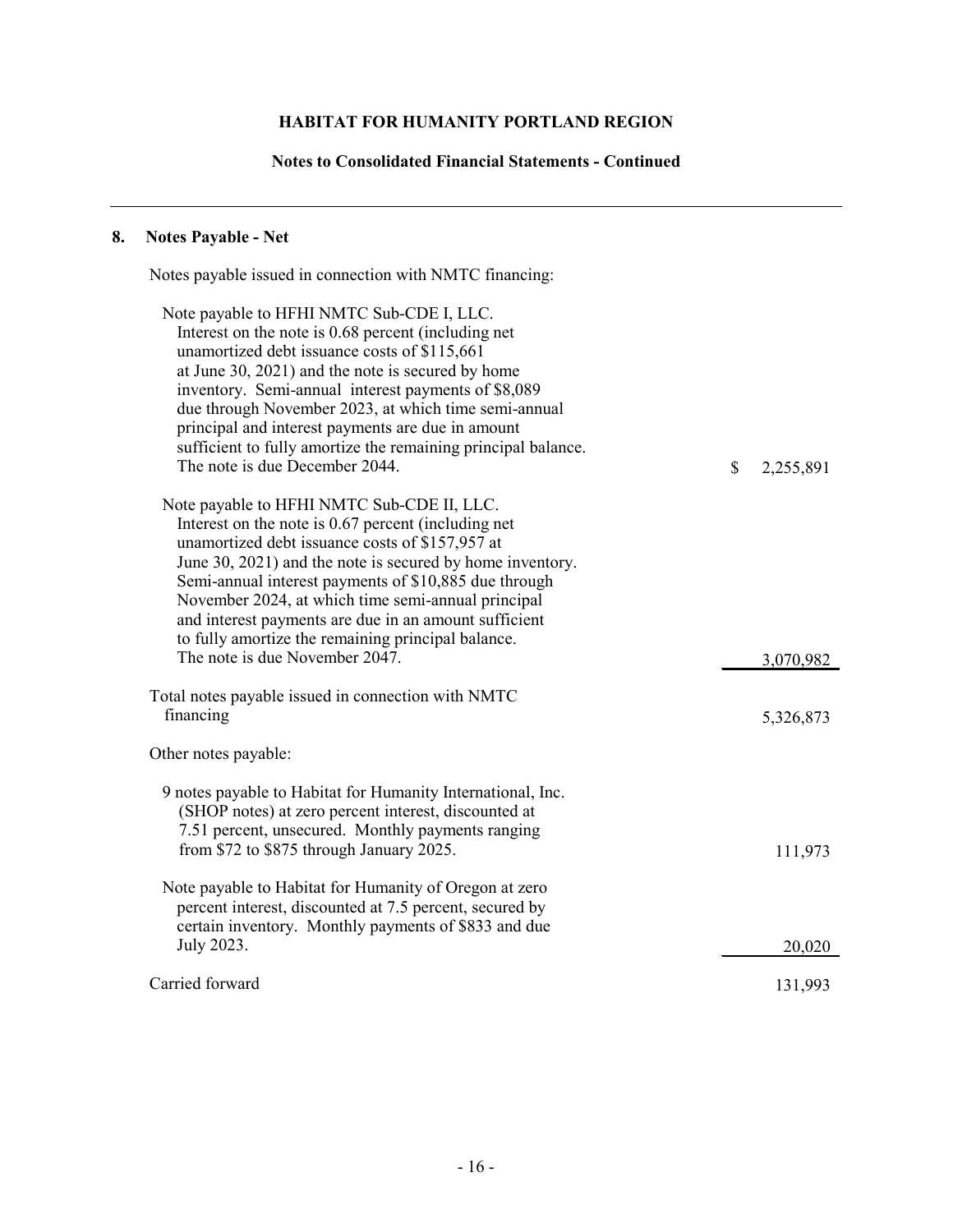#### **Notes to Consolidated Financial Statements - Continued**

# **8. Notes Payable - Net - Continued** Brought forward  $\qquad \qquad$  131,993 Note payable to Columbia Bank, secured by specific mortgages receivable (including net unamortized debt issuance costs of \$34,290 at June 30, 2021). Monthly payments are currently at \$5,177 and begin to decrease during October 2023. The note includes imputed interest at 2.65 percent and is due May 2039. 459,736 12 notes payable to The Commerce Bank of Oregon, secured by specific mortgages receivable (including net unamortized debt issuance costs of \$27,467 at June 30, 2021). Total monthly payments are currently at \$4,707 and begin to decrease January 2022. The notes include imputed interest at 2.65 percent and are due through November 2038. 284,315 Note payable to Umpqua Bank, secured by specific mortgages receivable (including net unamortized debt issuance costs of \$77,110 at June 30, 2021). Monthly payments are currently at \$10,316 and begin to decrease during June 2027. The note includes imputed interest at 2.75 percent and is due June 2047. 1,494,518 Note payable to the Portland Housing Bureau (PHB), with a maximum amount available of \$3,300,000, at zero percent interest, secured by certain home inventory, and due January 2023. During the six months ended June 30, 2021, \$1,100,000 of the loan proceeds were forgiven by the PHB. All but \$300,000 of the remaining balance can be forgiven on a prorated basis per housing unit, provided each house is sold to a qualifying family. 2,024,890 Note payable to the PHB, with a maximum amount available of \$1,500,000, at zero percent interest, and secured by home inventory. During the six months ended June 30, 2021, \$375,000 of the loan proceeds were forgiven by the PHB. The remaining balance was forgiven during September 2021. 124,730 Carried forward 4,520,182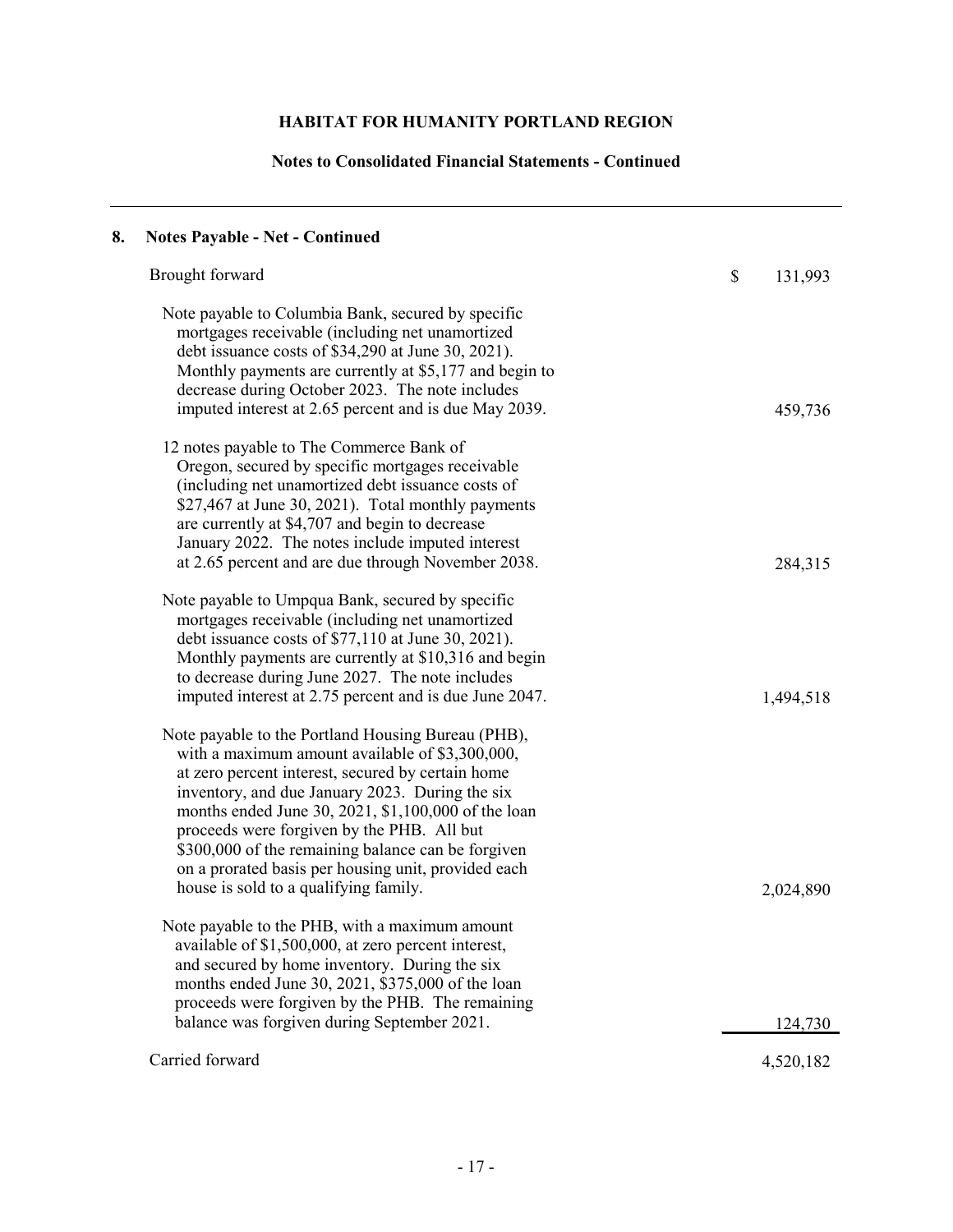## **Notes to Consolidated Financial Statements - Continued**

# **8. Notes Payable - Net - Continued**

| Brought forward                                                                                                                                                                                                                                                                                                                                                                                | \$<br>4,520,182 |
|------------------------------------------------------------------------------------------------------------------------------------------------------------------------------------------------------------------------------------------------------------------------------------------------------------------------------------------------------------------------------------------------|-----------------|
| Note payable to First Republic Bank, with a maximum<br>amount available of \$4,260,000, and secured by certain<br>home inventory. Monthly interest only payments<br>are currently due at the bank's prime rate minus<br>0.5 percent per annum but not less than 4 percent<br>(consequently, the rate was 4 percent at June 30, 2021).<br>The note and any unpaid interest is due January 2023. | 767,917         |
| Note payable to the Oregon Housing and Community<br>Services Department (OHCS), with a maximum amount<br>available of \$650,000, at zero percent interest,<br>secured by certain home inventory, and due<br>December 2042.                                                                                                                                                                     | 595,771         |
| Note payable to the OHCS, with a maximum amount<br>available of \$2,325,000, at zero percent interest,<br>secured by certain home inventory, and due<br>December 2042.                                                                                                                                                                                                                         | 1,561,249       |
| Note payable to Habitat for Humanity of Oregon at 0<br>percent interest, discounted at 4.25 percent, secured by<br>certain inventory. Beginning December 2021, monthly<br>payments will be \$1,250. The note is due December 2026.                                                                                                                                                             | 75,000          |
| Total other notes payable                                                                                                                                                                                                                                                                                                                                                                      | 7,520,119       |
| Total notes payable                                                                                                                                                                                                                                                                                                                                                                            | 12,846,992      |
| Less discount on notes payable                                                                                                                                                                                                                                                                                                                                                                 | (20, 276)       |
| Net notes payable, end of year                                                                                                                                                                                                                                                                                                                                                                 | 12,826,716      |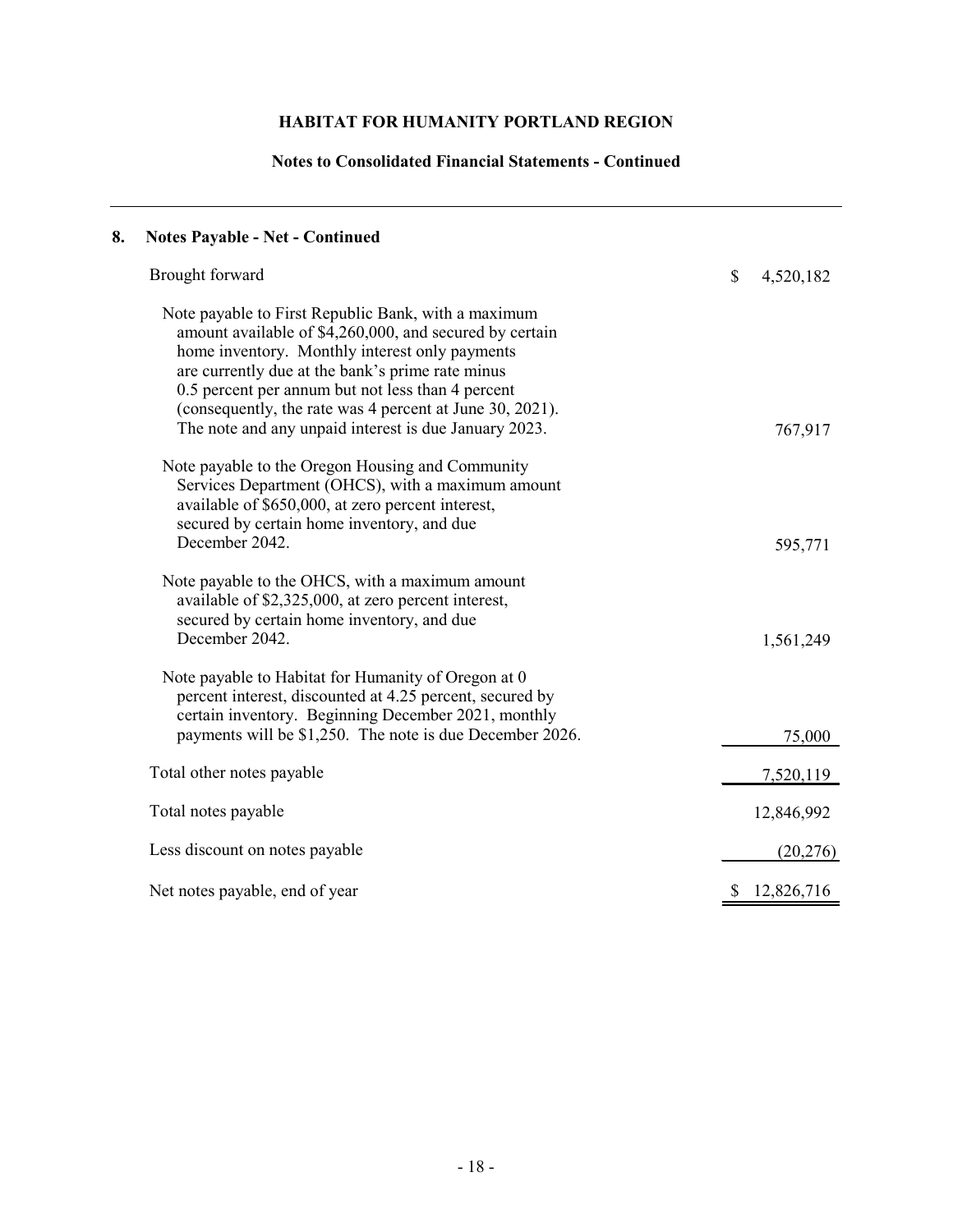#### **Notes to Consolidated Financial Statements - Continued**

## **8. Notes Payable - Net - Continued**

Notes with stated interest rates materially different from prevailing rates at the time of inception have been discounted, as noted above.

Certain notes payable contain provisions whereby the notes will be forgiven by the lender provided that certain conditions are met by the Organization. When a loan, or portion thereof, is forgiven by the lender, the Organization will recognize any gain on the forgiveness as revenue at the time.

Total principal payments required under note agreements for years subsequent to June 30, 2021, are as follows:

| <b>Years Ending</b><br><b>June 30,</b> | Amount*          |
|----------------------------------------|------------------|
| 2022                                   | 373,213<br>\$    |
| 2023                                   | 2,252,122        |
| 2024                                   | 965,033          |
| 2025                                   | 194,566          |
| 2026                                   | 190,528          |
| Thereafter                             | 9,284,015        |
|                                        |                  |
|                                        | 13,259,477<br>\$ |

**\***Amount does not include unamortized debt issuance costs or discounts.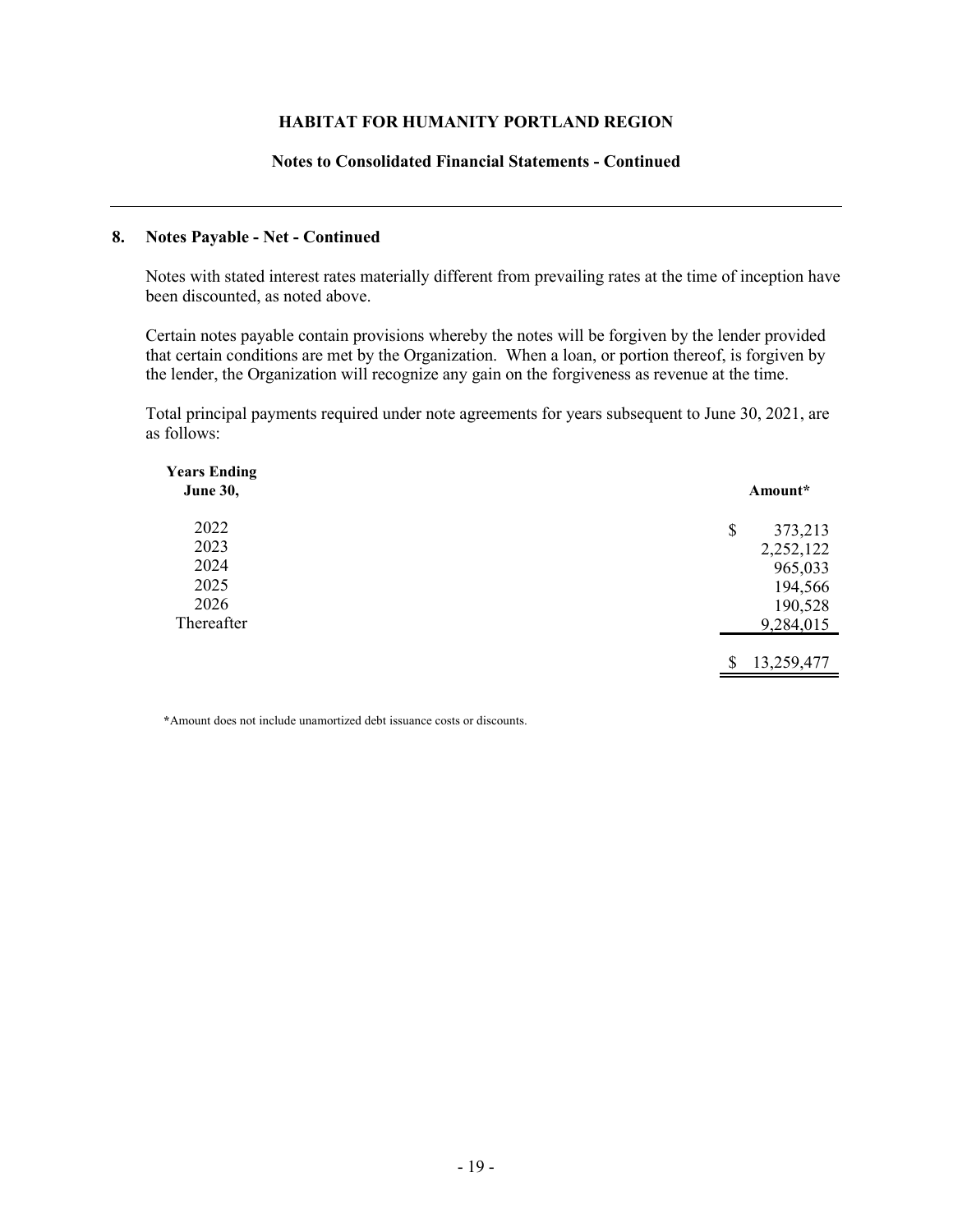#### **Notes to Consolidated Financial Statements - Continued**

#### **9. Paycheck Protection Program Loan**

In April 2020, Habitat for Humanity Portland/Metro East received loan proceeds in the amount of \$936,600 from First Republic Bank under the Paycheck Protection Program (PPP). The PPP, established as part of the Coronavirus Aid, Relief, and Economic Security Act (CARES Act) provides for full or partial loan forgiveness if loan proceeds are used for qualifying expenses and certain other conditions are satisfied.

The loan was forgiven in full by the Small Business Administration (SBA) in April 2021 and, as such, during the six months ended June 30, 2021, the Organization has recognized a gain of \$936,600, the full amount of the original loan.

On February 9, 2021, the Organization received proceeds of \$936,605 from a Paycheck Protection Program Second Draw loan from the SBA under the Consolidated Appropriations Act of 2021 (the Act). The loan will have substantially the same terms as the PPP loan received during 2020*.* If the Organization meets certain criteria under the Act, all or a portion of the loan may be forgiven. Any portion of the loan not forgiven will bear interest at 1 percent per annum over a 2 year period.

### **10. Designated Net Assets**

The Board of Directors chose to designate the Organization's net assets without donor restrictions for the following purposes at June 30, 2021:

| Emergency reserve<br>Loan loss reserve                                                                                                        | \$ | 1,056,000<br>1,877,646 |
|-----------------------------------------------------------------------------------------------------------------------------------------------|----|------------------------|
|                                                                                                                                               |    | 2,933,646              |
| 11. Net Assets With Donor Restrictions                                                                                                        |    |                        |
| Net assets with donor restrictions consist of the following at June 30, 2021:                                                                 |    |                        |
| Purpose restricted grants and contributions<br>Contributions and grants for use in future periods<br>Unamortized balance of discounts granted | \$ | 491,009<br>209,284     |
| on notes payable                                                                                                                              |    | 20,276                 |
|                                                                                                                                               | S  | 720.569                |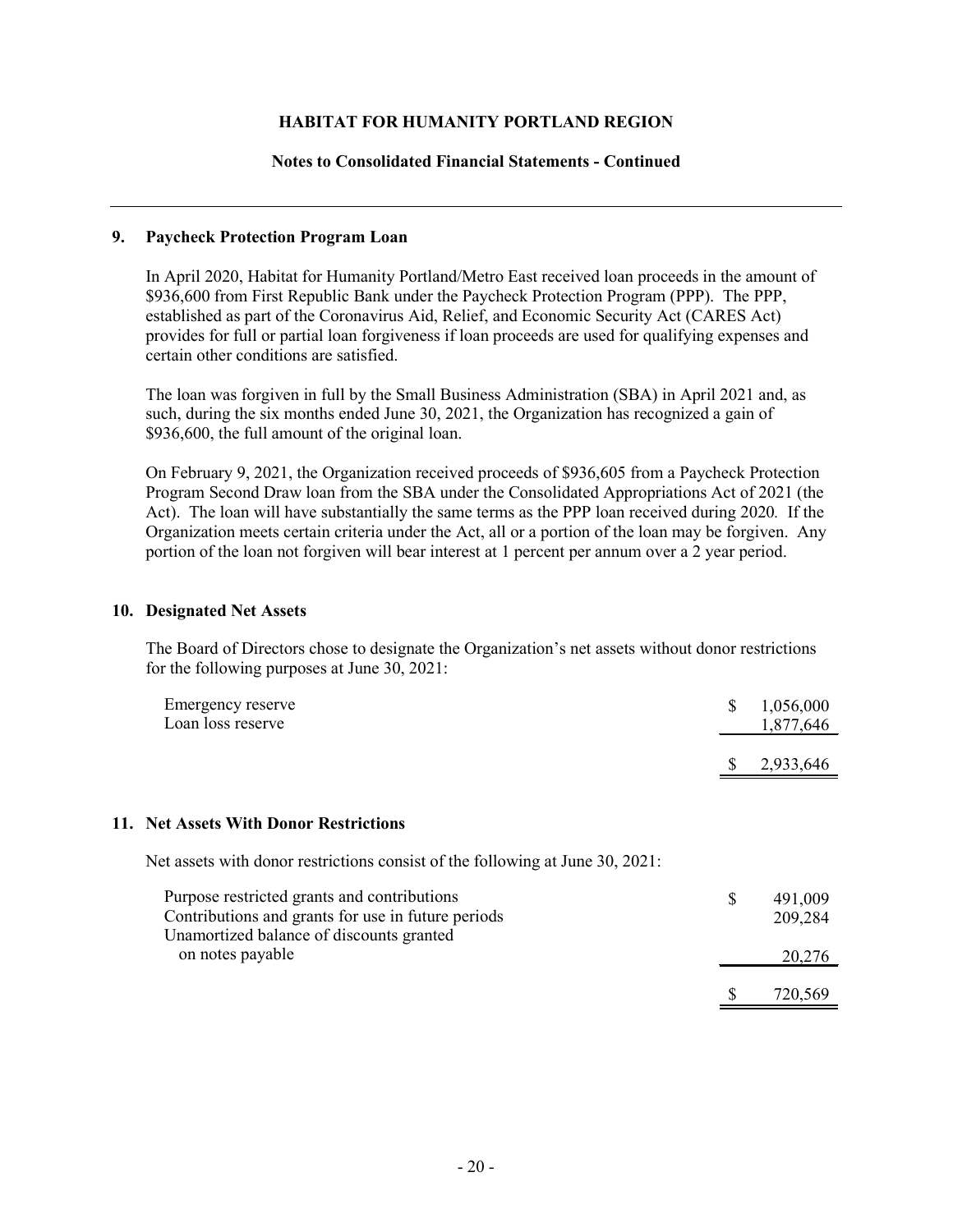#### **Notes to Consolidated Financial Statements - Continued**

#### **12. Net Assets Released from Restrictions**

During the six months ended June 30, 2021, net assets were released from restrictions as follows:

| Satisfaction of purpose restricted grants and contributions |  | 626.892 |
|-------------------------------------------------------------|--|---------|
| Passage of time                                             |  | 196,666 |
| Amortization of discount on notes payable                   |  | 6.310   |
|                                                             |  | 829,868 |

#### **13. Contingency**

The Organization has either acquired properties directly or received funding for properties from governmental agencies. These governmental agencies have imposed a restriction that requires the properties be occupied by low-income families for periods ranging 5 to 30 years, depending on the agreement with the governmental agency. Failure to comply with this restriction during the time period specified in the agreement could require the Organization to return funding from the governmental agency. However, as of June 30, 2021, the Organization has complied with the aforementioned restriction, and has the intention and ability to continue to comply with the restriction. Accordingly, management believes risk of loss to the Organization under these agreements is remote.

### **14. Retirement Plan**

The Organization has a 403(b) retirement plan for employees. The Organization makes discretionary matching contributions up to 3 percent of eligible compensation. For the six months ended June 30, 2021, the Organization's contribution toward employee retirement was \$47,205.

### **15. Line of Credit**

The Organization has a \$325,000 line of credit, secured by substantially all assets, available with KeyBank. Interest on the line of credit is 2 percent over prime (5.25 percent at June 30, 2021). At June 30, 2021, the balance outstanding on the line of credit was \$300,000.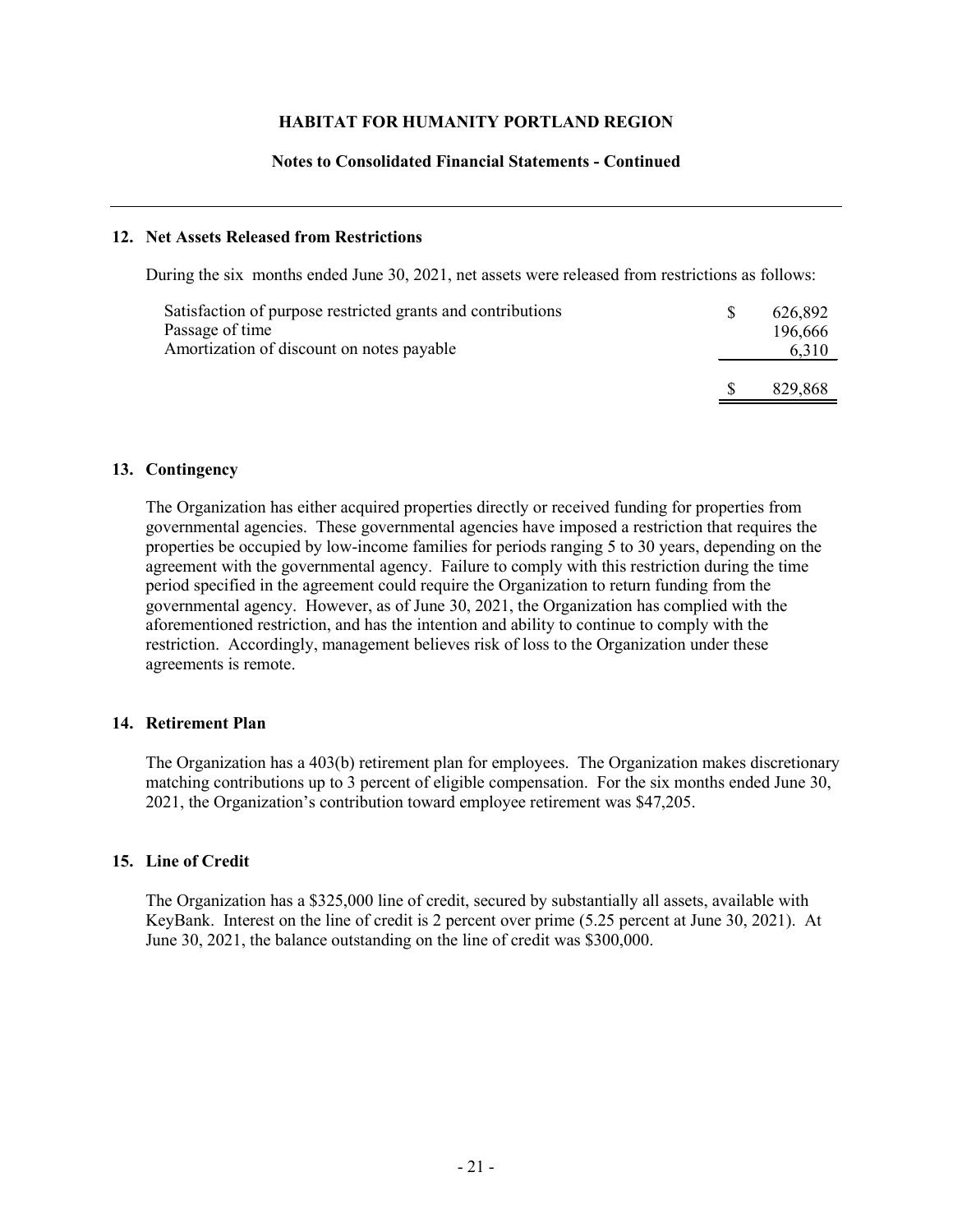#### **Notes to Consolidated Financial Statements - Continued**

### **16. Commitments**

The Organization leases retail and office space in Portland, Vancouver, Beaverton, and Gresham for the Resale Stores under operating lease agreements expiring through September 2031. A deferred rent obligation was recognized, which represents the difference between straight-line recognition of rent expense and actual rent payments made. The deferred rent obligation totaled \$219,002 at June 30, 2021, and is included in accounts payable and accrued expenses on the accompanying consolidated statement of financial position.

Future minimum annual lease payments under these leases at June 30, 2021, are as follows:

| <b>Years Ending</b><br><b>June 30,</b> |    | <b>Minimum</b><br><b>Scheduled</b><br><b>Payments</b> |  |
|----------------------------------------|----|-------------------------------------------------------|--|
| 2022                                   | \$ | 369,821                                               |  |
| 2023                                   |    | 307,567                                               |  |
| 2024                                   |    | 315,266                                               |  |
| 2025                                   |    | 266,363                                               |  |
| 2026                                   |    | 193,099                                               |  |
| Thereafter                             |    | 1,085,035                                             |  |
|                                        |    |                                                       |  |
|                                        | \$ | 2,537,151                                             |  |

Rent expense for retail and office space and office equipment was \$352,775 for the six months ended June 30, 2021.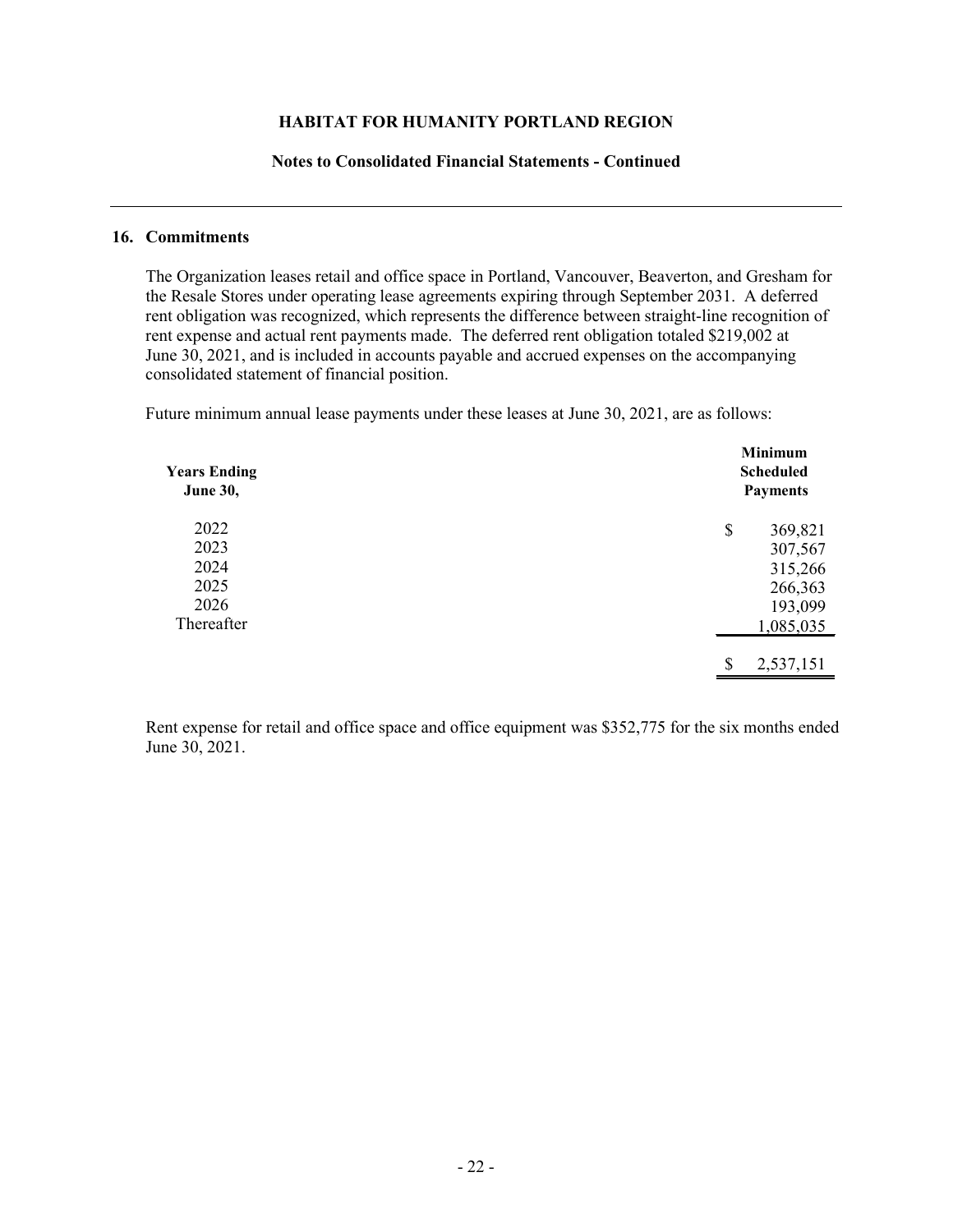#### **Notes to Consolidated Financial Statements - Continued**

#### **17. Liquidity and Availability of Financial Assets**

The Organization's financial assets available for general expenditure, that is without donor or other restrictions limiting their use, within one year of the consolidated statement of financial position date consist of the following:

**2020**

|                                                  |   | 2020        |
|--------------------------------------------------|---|-------------|
| Cash and cash equivalents                        | S | 6,728,704   |
| Grants and other receivables                     |   | 459,029     |
| Current portion of mortgages receivable          |   | 572,448     |
| Total financial assets available within one year |   | 7,760,181   |
| Less:                                            |   |             |
| Designated net assets                            |   | (2,933,646) |
| Purpose restricted grants and contributions      |   | (491,009)   |
|                                                  |   |             |
|                                                  |   | 4,335,526   |

The Organization maintains a policy of structuring its financial assets to be available as its general expenditures, liabilities, and other obligations become due.

To help manage unanticipated liquidity needs, the Organization has a line of credit through Key Bank for borrowings up to \$325,000. Additionally, the Organization's Board designated net assets are components of net assets without donor restrictions. Although management intends to use the funds in accordance with provisions outlined by the Board of Directors, amounts could be made available for current operations, if approved by the Board.

#### **18. Subsequent Events**

Management has evaluated subsequent events through November 17, 2021, the date the consolidated financial statements were available to be issued.

In September 2021, the Organization executed a \$2,000,000 note payable to Habitat Mortgage Solutions, LLC, payable in quarterly installments, including interest at 2.75 percent per annum. The note will be due September 2024 and will be secured by certain home inventory.

In August 2021, the Organization executed a \$1,000,000 note payable to an individual. Variable interest only payments will be due. The note will be due August 2023 and will be secured by certain home inventory.